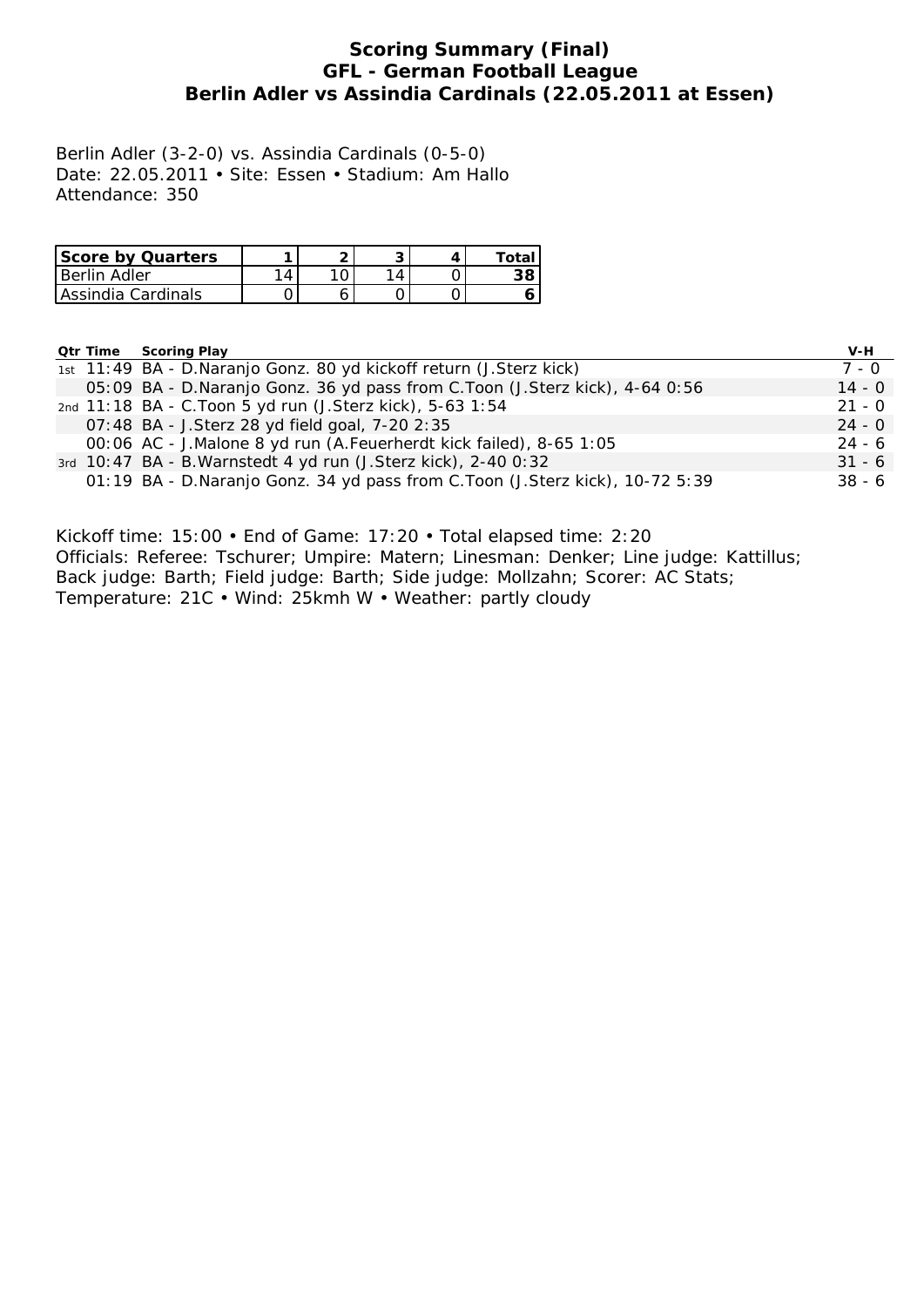## **Participation Report (Final) GFL - German Football League Berlin Adler vs Assindia Cardinals (22.05.2011 at Essen)**

#### **Berlin Adler**

#### **Assindia Cardinals**

| Pos        | ## | <b>OFFENSE</b>      | Pos       | ##             | <b>OFFENSE</b>     |
|------------|----|---------------------|-----------|----------------|--------------------|
| OL         | 52 | T.Tchato            | QB        | 12             | T.Lupp             |
| <b>OL</b>  | 60 | L.Koethe            | <b>RB</b> | 32             | F.Schlueter        |
| <b>OL</b>  | 55 | S.Schambach         | RB        | 7 <sup>1</sup> | J.Malone           |
| OL         | 50 | E.Seewald           | WR.       | 83             | S.Sammartano       |
| OL         | 66 | S.Braun             | <b>WR</b> | $\overline{a}$ | L.Lee              |
| <b>RB</b>  | 22 | T.Cooper            | TE.       | 19             | P.Schneider        |
| QB         | 15 | C.Toon              | <b>OL</b> | 57             | J.Groeblinghoff    |
| <b>WR</b>  | 23 | D.Naranjo Gonz.     | OL        | 63             | D.Roenn            |
| <b>WR</b>  | 83 | P.Heck              | <b>OL</b> | 61             | D.Hillebrand       |
| <b>RB</b>  | 25 | <b>B.</b> Warnstedt | OL        | 65             | F.Hartmann         |
| TE         | 13 | Y.Dollinger         | <b>OL</b> | 77             | <b>B.Grundmann</b> |
|            |    |                     |           |                |                    |
|            |    |                     |           |                |                    |
| <b>Pos</b> | ## | <b>DEFENSE</b>      | Pos       | ##             | <b>DEFENSE</b>     |
| DL         | 74 | D.Leisegang         | DL        | 79             | M.Scholz           |
| DL         | 97 | M.Ganji             | DL        | 74             | T.Roderig          |
| DL         | 91 | T.Egeli             | DL        | 52             | A.Kalupa           |
| LB         | 40 | M.Nowak             | LВ        | 51             | M.Golab            |
| LB         | 48 | D.Mueller           | LВ        | 4              | D.Kuehn            |
| LB         | 31 | P.v.Rymon-Lip.      | LВ        | 37             | M.Wiesmann         |
| LB         | 43 | T.Felgentreu        | LB        | 8              | S.Marquard         |
| DB         | 27 | Mar.Schmitt         | DB        | 49             | T.Schuessler       |
| DB         | 24 | N. Wuerschmidt      | DB        | 10             | M.Dudek            |
| DB         | 11 | S.Karl              | DB        | 26             | A.Feuerherdt       |

Berlin Adler: 2-R.Csonka, 6-T.Rehmer, 12-D.Voehringer, 19-J.Sterz, 26-S.Rebschlaeger, 29-M.Pusch, 33-C.Niepagen, 41-N.Pese, 42-C.Deis, 51-J.Gerasch, 57-K.Pham Duy, 65-J.Alzamora-J., 69-L.Jacobs, 87-J.Josten.

Assindia Cardinals: 1-O.Kretschmann, 5-C.Gerhardt, 9-R.Schallwig, 20-T.Erwig, 25-H.Samson, 27-N.Paasch, 28-D.Niklaus, 31-T.Schulz, 33-F.Sorgen, 34-D.Sustersic, 39-M.Baraniak, 54-M.Grob, 66-J.Waltritsch, 90-S.Barton, 93-L.Kellermann, 99-C.Cauvet.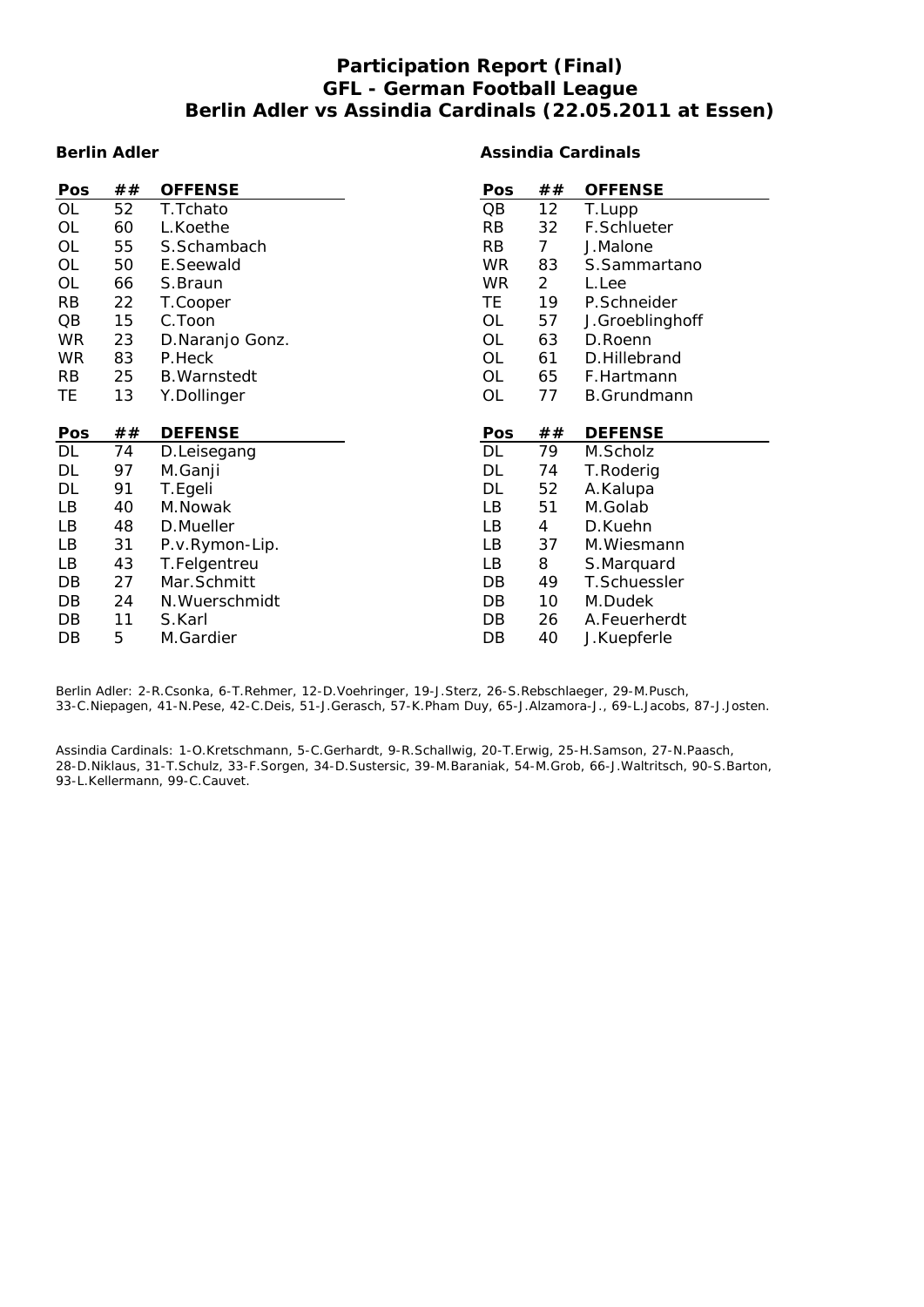## **Team Statistics (Final) GFL - German Football League Berlin Adler vs Assindia Cardinals (22.05.2011 at Essen)**

| <b>FIRST DOWNS</b><br>15<br>12<br>8<br>Rushing<br>7<br>3<br>4<br>Passing<br>$\overline{2}$<br>3<br>Penalty<br><b>NET YARDS RUSHING</b><br>212<br>83<br>32<br>37<br><b>Rushing Attempts</b><br>2.2<br>Average Per Rush<br>6.6<br>Rushing Touchdowns<br>$\overline{2}$<br>1<br>239<br>115<br>Yards Gained Rushing<br>27<br>32<br>Yards Lost Rushing<br><b>NET YARDS PASSING</b><br>120<br>82<br>$8 - 17 - 0$<br>$9 - 18 - 2$<br>Completions-Attempts-Int<br>7.1<br>4.6<br>Average Per Attempt<br>15.0<br>Average Per Completion<br>9.1<br>Passing Touchdowns<br>2<br>0<br>332<br><b>TOTAL OFFENSE YARDS</b><br>165<br>49<br>Total offense plays<br>55<br>Average Gain Per Play<br>6.8<br>3.0<br>Fumbles: Number-Lost<br>$1 - 0$<br>$2 - 1$<br>Penalties: Number-Yards<br>$8 - 83$<br>$8 - 80$<br><b>PUNTS-YARDS</b><br>$2 - 69$<br>$4 - 153$<br>Average Yards Per Punt<br>38.2<br>34.5<br>Net Yards Per Punt<br>24.5<br>30.8<br>Inside 20<br>0<br>0<br>50+ Yards<br>0<br>0<br>1<br>Touchbacks<br>0<br>O<br>Fair catch<br>0<br>KICKOFFS-YARDS<br>$7 - 373$<br>$2 - 110$<br>53.3<br>Average Yards Per Kickoff<br>55.0<br>Net Yards Per Kickoff<br>12.5<br>44.7<br>Touchbacks<br>O<br>0<br>$3 - 30 - 0$<br>$0 - 0 - 0$<br>Punt returns: Number-Yards-TD<br>Average Per Return<br>10.0<br>0.0<br>Kickoff returns: Number-Yds-TD<br>$2 - 85 - 1$<br>$5 - 60 - 0$<br>42.5<br>12.0<br>Average Per Return<br>Interceptions: Number-Yds-TD<br>$2 - 32 - 0$<br>$0 - 0 - 0$<br>Fumble Returns: Number-Yds-TD<br>$0 - 0 - 0$<br>$0 - 0 - 0$<br>Miscellaneous Yards<br>$\Omega$<br>0<br>24:56<br>Possession Time<br>23:04<br>8:36<br>1st Quarter<br>3:24<br>2nd Quarter<br>7:43<br>4:17<br>3rd Quarter<br>6:11<br>5:49<br>4th Quarter<br>5:46<br>6:14<br>5 of 12<br><b>Third-Down Conversions</b><br>3 of 9<br>$0$ of $1$<br>Fourth-Down Conversions<br>$1$ of $3$<br>$1 - 1$<br>Red-Zone Scores-Chances<br>$3 - 4$<br>$1 - 1$<br>Touchdowns<br>$2 - 4$<br>Field goals<br>$1 - 4$<br>$0 - 1$<br>$2 - 18$<br>$1 - 7$<br>Sacks By: Number-Yards |                  | BA      | AC      |
|--------------------------------------------------------------------------------------------------------------------------------------------------------------------------------------------------------------------------------------------------------------------------------------------------------------------------------------------------------------------------------------------------------------------------------------------------------------------------------------------------------------------------------------------------------------------------------------------------------------------------------------------------------------------------------------------------------------------------------------------------------------------------------------------------------------------------------------------------------------------------------------------------------------------------------------------------------------------------------------------------------------------------------------------------------------------------------------------------------------------------------------------------------------------------------------------------------------------------------------------------------------------------------------------------------------------------------------------------------------------------------------------------------------------------------------------------------------------------------------------------------------------------------------------------------------------------------------------------------------------------------------------------------------------------------------------------------------------------------------------------------------------------------------------------------------------------------------------------------------------------------------------------------------------------------------------------------------------------------------------------------------------------------|------------------|---------|---------|
|                                                                                                                                                                                                                                                                                                                                                                                                                                                                                                                                                                                                                                                                                                                                                                                                                                                                                                                                                                                                                                                                                                                                                                                                                                                                                                                                                                                                                                                                                                                                                                                                                                                                                                                                                                                                                                                                                                                                                                                                                                |                  |         |         |
|                                                                                                                                                                                                                                                                                                                                                                                                                                                                                                                                                                                                                                                                                                                                                                                                                                                                                                                                                                                                                                                                                                                                                                                                                                                                                                                                                                                                                                                                                                                                                                                                                                                                                                                                                                                                                                                                                                                                                                                                                                |                  |         |         |
|                                                                                                                                                                                                                                                                                                                                                                                                                                                                                                                                                                                                                                                                                                                                                                                                                                                                                                                                                                                                                                                                                                                                                                                                                                                                                                                                                                                                                                                                                                                                                                                                                                                                                                                                                                                                                                                                                                                                                                                                                                |                  |         |         |
|                                                                                                                                                                                                                                                                                                                                                                                                                                                                                                                                                                                                                                                                                                                                                                                                                                                                                                                                                                                                                                                                                                                                                                                                                                                                                                                                                                                                                                                                                                                                                                                                                                                                                                                                                                                                                                                                                                                                                                                                                                |                  |         |         |
|                                                                                                                                                                                                                                                                                                                                                                                                                                                                                                                                                                                                                                                                                                                                                                                                                                                                                                                                                                                                                                                                                                                                                                                                                                                                                                                                                                                                                                                                                                                                                                                                                                                                                                                                                                                                                                                                                                                                                                                                                                |                  |         |         |
|                                                                                                                                                                                                                                                                                                                                                                                                                                                                                                                                                                                                                                                                                                                                                                                                                                                                                                                                                                                                                                                                                                                                                                                                                                                                                                                                                                                                                                                                                                                                                                                                                                                                                                                                                                                                                                                                                                                                                                                                                                |                  |         |         |
|                                                                                                                                                                                                                                                                                                                                                                                                                                                                                                                                                                                                                                                                                                                                                                                                                                                                                                                                                                                                                                                                                                                                                                                                                                                                                                                                                                                                                                                                                                                                                                                                                                                                                                                                                                                                                                                                                                                                                                                                                                |                  |         |         |
|                                                                                                                                                                                                                                                                                                                                                                                                                                                                                                                                                                                                                                                                                                                                                                                                                                                                                                                                                                                                                                                                                                                                                                                                                                                                                                                                                                                                                                                                                                                                                                                                                                                                                                                                                                                                                                                                                                                                                                                                                                |                  |         |         |
|                                                                                                                                                                                                                                                                                                                                                                                                                                                                                                                                                                                                                                                                                                                                                                                                                                                                                                                                                                                                                                                                                                                                                                                                                                                                                                                                                                                                                                                                                                                                                                                                                                                                                                                                                                                                                                                                                                                                                                                                                                |                  |         |         |
|                                                                                                                                                                                                                                                                                                                                                                                                                                                                                                                                                                                                                                                                                                                                                                                                                                                                                                                                                                                                                                                                                                                                                                                                                                                                                                                                                                                                                                                                                                                                                                                                                                                                                                                                                                                                                                                                                                                                                                                                                                |                  |         |         |
|                                                                                                                                                                                                                                                                                                                                                                                                                                                                                                                                                                                                                                                                                                                                                                                                                                                                                                                                                                                                                                                                                                                                                                                                                                                                                                                                                                                                                                                                                                                                                                                                                                                                                                                                                                                                                                                                                                                                                                                                                                |                  |         |         |
|                                                                                                                                                                                                                                                                                                                                                                                                                                                                                                                                                                                                                                                                                                                                                                                                                                                                                                                                                                                                                                                                                                                                                                                                                                                                                                                                                                                                                                                                                                                                                                                                                                                                                                                                                                                                                                                                                                                                                                                                                                |                  |         |         |
|                                                                                                                                                                                                                                                                                                                                                                                                                                                                                                                                                                                                                                                                                                                                                                                                                                                                                                                                                                                                                                                                                                                                                                                                                                                                                                                                                                                                                                                                                                                                                                                                                                                                                                                                                                                                                                                                                                                                                                                                                                |                  |         |         |
|                                                                                                                                                                                                                                                                                                                                                                                                                                                                                                                                                                                                                                                                                                                                                                                                                                                                                                                                                                                                                                                                                                                                                                                                                                                                                                                                                                                                                                                                                                                                                                                                                                                                                                                                                                                                                                                                                                                                                                                                                                |                  |         |         |
|                                                                                                                                                                                                                                                                                                                                                                                                                                                                                                                                                                                                                                                                                                                                                                                                                                                                                                                                                                                                                                                                                                                                                                                                                                                                                                                                                                                                                                                                                                                                                                                                                                                                                                                                                                                                                                                                                                                                                                                                                                |                  |         |         |
|                                                                                                                                                                                                                                                                                                                                                                                                                                                                                                                                                                                                                                                                                                                                                                                                                                                                                                                                                                                                                                                                                                                                                                                                                                                                                                                                                                                                                                                                                                                                                                                                                                                                                                                                                                                                                                                                                                                                                                                                                                |                  |         |         |
|                                                                                                                                                                                                                                                                                                                                                                                                                                                                                                                                                                                                                                                                                                                                                                                                                                                                                                                                                                                                                                                                                                                                                                                                                                                                                                                                                                                                                                                                                                                                                                                                                                                                                                                                                                                                                                                                                                                                                                                                                                |                  |         |         |
|                                                                                                                                                                                                                                                                                                                                                                                                                                                                                                                                                                                                                                                                                                                                                                                                                                                                                                                                                                                                                                                                                                                                                                                                                                                                                                                                                                                                                                                                                                                                                                                                                                                                                                                                                                                                                                                                                                                                                                                                                                |                  |         |         |
|                                                                                                                                                                                                                                                                                                                                                                                                                                                                                                                                                                                                                                                                                                                                                                                                                                                                                                                                                                                                                                                                                                                                                                                                                                                                                                                                                                                                                                                                                                                                                                                                                                                                                                                                                                                                                                                                                                                                                                                                                                |                  |         |         |
|                                                                                                                                                                                                                                                                                                                                                                                                                                                                                                                                                                                                                                                                                                                                                                                                                                                                                                                                                                                                                                                                                                                                                                                                                                                                                                                                                                                                                                                                                                                                                                                                                                                                                                                                                                                                                                                                                                                                                                                                                                |                  |         |         |
|                                                                                                                                                                                                                                                                                                                                                                                                                                                                                                                                                                                                                                                                                                                                                                                                                                                                                                                                                                                                                                                                                                                                                                                                                                                                                                                                                                                                                                                                                                                                                                                                                                                                                                                                                                                                                                                                                                                                                                                                                                |                  |         |         |
|                                                                                                                                                                                                                                                                                                                                                                                                                                                                                                                                                                                                                                                                                                                                                                                                                                                                                                                                                                                                                                                                                                                                                                                                                                                                                                                                                                                                                                                                                                                                                                                                                                                                                                                                                                                                                                                                                                                                                                                                                                |                  |         |         |
|                                                                                                                                                                                                                                                                                                                                                                                                                                                                                                                                                                                                                                                                                                                                                                                                                                                                                                                                                                                                                                                                                                                                                                                                                                                                                                                                                                                                                                                                                                                                                                                                                                                                                                                                                                                                                                                                                                                                                                                                                                |                  |         |         |
|                                                                                                                                                                                                                                                                                                                                                                                                                                                                                                                                                                                                                                                                                                                                                                                                                                                                                                                                                                                                                                                                                                                                                                                                                                                                                                                                                                                                                                                                                                                                                                                                                                                                                                                                                                                                                                                                                                                                                                                                                                |                  |         |         |
|                                                                                                                                                                                                                                                                                                                                                                                                                                                                                                                                                                                                                                                                                                                                                                                                                                                                                                                                                                                                                                                                                                                                                                                                                                                                                                                                                                                                                                                                                                                                                                                                                                                                                                                                                                                                                                                                                                                                                                                                                                |                  |         |         |
|                                                                                                                                                                                                                                                                                                                                                                                                                                                                                                                                                                                                                                                                                                                                                                                                                                                                                                                                                                                                                                                                                                                                                                                                                                                                                                                                                                                                                                                                                                                                                                                                                                                                                                                                                                                                                                                                                                                                                                                                                                |                  |         |         |
|                                                                                                                                                                                                                                                                                                                                                                                                                                                                                                                                                                                                                                                                                                                                                                                                                                                                                                                                                                                                                                                                                                                                                                                                                                                                                                                                                                                                                                                                                                                                                                                                                                                                                                                                                                                                                                                                                                                                                                                                                                |                  |         |         |
|                                                                                                                                                                                                                                                                                                                                                                                                                                                                                                                                                                                                                                                                                                                                                                                                                                                                                                                                                                                                                                                                                                                                                                                                                                                                                                                                                                                                                                                                                                                                                                                                                                                                                                                                                                                                                                                                                                                                                                                                                                |                  |         |         |
|                                                                                                                                                                                                                                                                                                                                                                                                                                                                                                                                                                                                                                                                                                                                                                                                                                                                                                                                                                                                                                                                                                                                                                                                                                                                                                                                                                                                                                                                                                                                                                                                                                                                                                                                                                                                                                                                                                                                                                                                                                |                  |         |         |
|                                                                                                                                                                                                                                                                                                                                                                                                                                                                                                                                                                                                                                                                                                                                                                                                                                                                                                                                                                                                                                                                                                                                                                                                                                                                                                                                                                                                                                                                                                                                                                                                                                                                                                                                                                                                                                                                                                                                                                                                                                |                  |         |         |
|                                                                                                                                                                                                                                                                                                                                                                                                                                                                                                                                                                                                                                                                                                                                                                                                                                                                                                                                                                                                                                                                                                                                                                                                                                                                                                                                                                                                                                                                                                                                                                                                                                                                                                                                                                                                                                                                                                                                                                                                                                |                  |         |         |
|                                                                                                                                                                                                                                                                                                                                                                                                                                                                                                                                                                                                                                                                                                                                                                                                                                                                                                                                                                                                                                                                                                                                                                                                                                                                                                                                                                                                                                                                                                                                                                                                                                                                                                                                                                                                                                                                                                                                                                                                                                |                  |         |         |
|                                                                                                                                                                                                                                                                                                                                                                                                                                                                                                                                                                                                                                                                                                                                                                                                                                                                                                                                                                                                                                                                                                                                                                                                                                                                                                                                                                                                                                                                                                                                                                                                                                                                                                                                                                                                                                                                                                                                                                                                                                |                  |         |         |
|                                                                                                                                                                                                                                                                                                                                                                                                                                                                                                                                                                                                                                                                                                                                                                                                                                                                                                                                                                                                                                                                                                                                                                                                                                                                                                                                                                                                                                                                                                                                                                                                                                                                                                                                                                                                                                                                                                                                                                                                                                |                  |         |         |
|                                                                                                                                                                                                                                                                                                                                                                                                                                                                                                                                                                                                                                                                                                                                                                                                                                                                                                                                                                                                                                                                                                                                                                                                                                                                                                                                                                                                                                                                                                                                                                                                                                                                                                                                                                                                                                                                                                                                                                                                                                |                  |         |         |
|                                                                                                                                                                                                                                                                                                                                                                                                                                                                                                                                                                                                                                                                                                                                                                                                                                                                                                                                                                                                                                                                                                                                                                                                                                                                                                                                                                                                                                                                                                                                                                                                                                                                                                                                                                                                                                                                                                                                                                                                                                |                  |         |         |
|                                                                                                                                                                                                                                                                                                                                                                                                                                                                                                                                                                                                                                                                                                                                                                                                                                                                                                                                                                                                                                                                                                                                                                                                                                                                                                                                                                                                                                                                                                                                                                                                                                                                                                                                                                                                                                                                                                                                                                                                                                |                  |         |         |
|                                                                                                                                                                                                                                                                                                                                                                                                                                                                                                                                                                                                                                                                                                                                                                                                                                                                                                                                                                                                                                                                                                                                                                                                                                                                                                                                                                                                                                                                                                                                                                                                                                                                                                                                                                                                                                                                                                                                                                                                                                |                  |         |         |
|                                                                                                                                                                                                                                                                                                                                                                                                                                                                                                                                                                                                                                                                                                                                                                                                                                                                                                                                                                                                                                                                                                                                                                                                                                                                                                                                                                                                                                                                                                                                                                                                                                                                                                                                                                                                                                                                                                                                                                                                                                |                  |         |         |
|                                                                                                                                                                                                                                                                                                                                                                                                                                                                                                                                                                                                                                                                                                                                                                                                                                                                                                                                                                                                                                                                                                                                                                                                                                                                                                                                                                                                                                                                                                                                                                                                                                                                                                                                                                                                                                                                                                                                                                                                                                |                  |         |         |
|                                                                                                                                                                                                                                                                                                                                                                                                                                                                                                                                                                                                                                                                                                                                                                                                                                                                                                                                                                                                                                                                                                                                                                                                                                                                                                                                                                                                                                                                                                                                                                                                                                                                                                                                                                                                                                                                                                                                                                                                                                |                  |         |         |
|                                                                                                                                                                                                                                                                                                                                                                                                                                                                                                                                                                                                                                                                                                                                                                                                                                                                                                                                                                                                                                                                                                                                                                                                                                                                                                                                                                                                                                                                                                                                                                                                                                                                                                                                                                                                                                                                                                                                                                                                                                |                  |         |         |
|                                                                                                                                                                                                                                                                                                                                                                                                                                                                                                                                                                                                                                                                                                                                                                                                                                                                                                                                                                                                                                                                                                                                                                                                                                                                                                                                                                                                                                                                                                                                                                                                                                                                                                                                                                                                                                                                                                                                                                                                                                |                  |         |         |
|                                                                                                                                                                                                                                                                                                                                                                                                                                                                                                                                                                                                                                                                                                                                                                                                                                                                                                                                                                                                                                                                                                                                                                                                                                                                                                                                                                                                                                                                                                                                                                                                                                                                                                                                                                                                                                                                                                                                                                                                                                |                  |         |         |
|                                                                                                                                                                                                                                                                                                                                                                                                                                                                                                                                                                                                                                                                                                                                                                                                                                                                                                                                                                                                                                                                                                                                                                                                                                                                                                                                                                                                                                                                                                                                                                                                                                                                                                                                                                                                                                                                                                                                                                                                                                |                  |         |         |
|                                                                                                                                                                                                                                                                                                                                                                                                                                                                                                                                                                                                                                                                                                                                                                                                                                                                                                                                                                                                                                                                                                                                                                                                                                                                                                                                                                                                                                                                                                                                                                                                                                                                                                                                                                                                                                                                                                                                                                                                                                |                  |         |         |
|                                                                                                                                                                                                                                                                                                                                                                                                                                                                                                                                                                                                                                                                                                                                                                                                                                                                                                                                                                                                                                                                                                                                                                                                                                                                                                                                                                                                                                                                                                                                                                                                                                                                                                                                                                                                                                                                                                                                                                                                                                |                  |         |         |
|                                                                                                                                                                                                                                                                                                                                                                                                                                                                                                                                                                                                                                                                                                                                                                                                                                                                                                                                                                                                                                                                                                                                                                                                                                                                                                                                                                                                                                                                                                                                                                                                                                                                                                                                                                                                                                                                                                                                                                                                                                |                  |         |         |
|                                                                                                                                                                                                                                                                                                                                                                                                                                                                                                                                                                                                                                                                                                                                                                                                                                                                                                                                                                                                                                                                                                                                                                                                                                                                                                                                                                                                                                                                                                                                                                                                                                                                                                                                                                                                                                                                                                                                                                                                                                |                  |         |         |
|                                                                                                                                                                                                                                                                                                                                                                                                                                                                                                                                                                                                                                                                                                                                                                                                                                                                                                                                                                                                                                                                                                                                                                                                                                                                                                                                                                                                                                                                                                                                                                                                                                                                                                                                                                                                                                                                                                                                                                                                                                | <b>PAT Kicks</b> | $5 - 5$ | $0 - 1$ |
| <b>Field Goals</b><br>$1 - 1$<br>$0 - 1$                                                                                                                                                                                                                                                                                                                                                                                                                                                                                                                                                                                                                                                                                                                                                                                                                                                                                                                                                                                                                                                                                                                                                                                                                                                                                                                                                                                                                                                                                                                                                                                                                                                                                                                                                                                                                                                                                                                                                                                       |                  |         |         |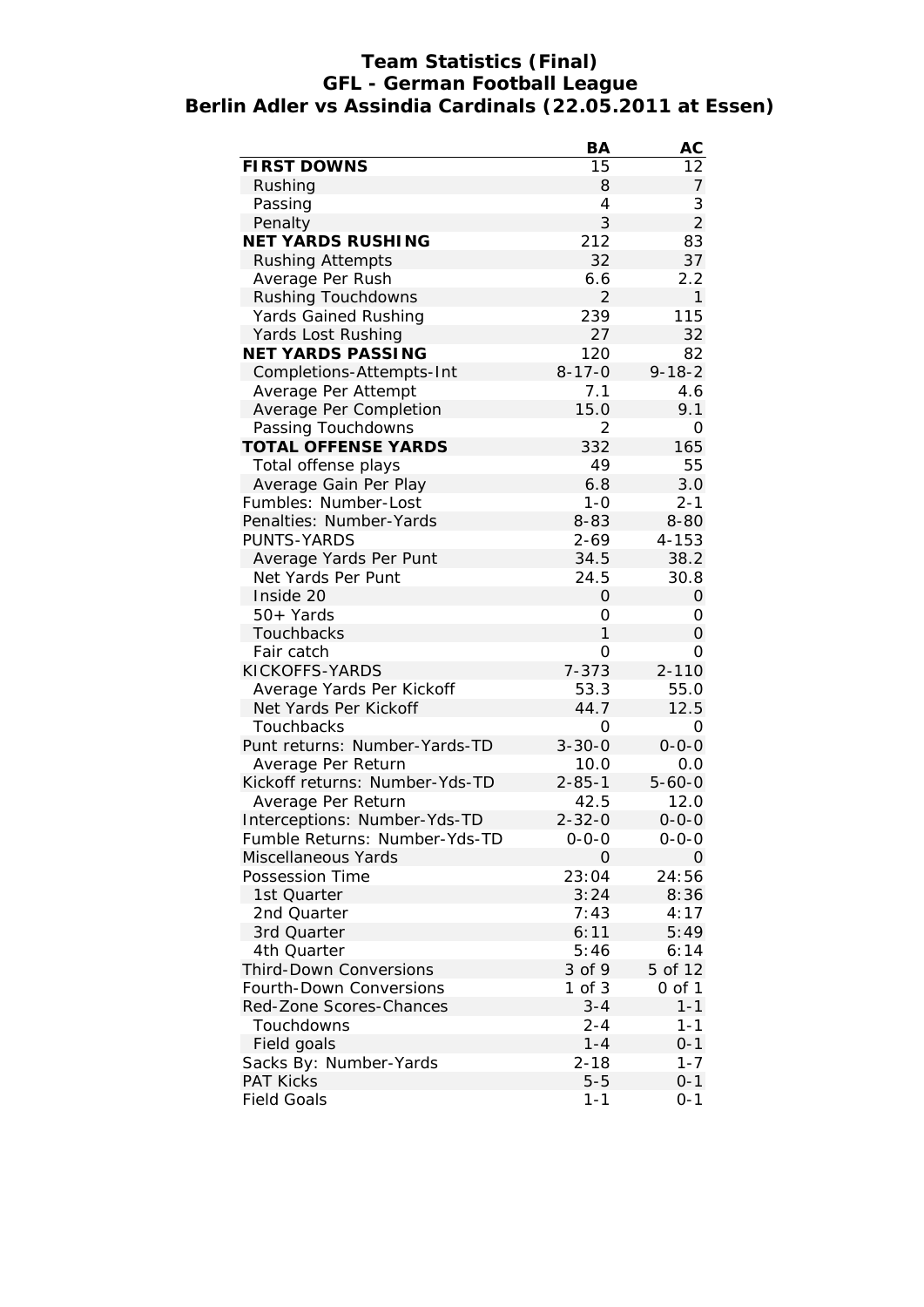## **Individual Statistics (Final) GFL - German Football League Berlin Adler vs Assindia Cardinals (22.05.2011 at Essen)**

| Rushing               | <b>No. Gain Loss</b><br>Net TD<br>Lg Avg                                                                         | Rushing            | No. Gain Loss<br>Net TD<br>Avg<br>Lg                                                                                       |
|-----------------------|------------------------------------------------------------------------------------------------------------------|--------------------|----------------------------------------------------------------------------------------------------------------------------|
| C.Niepagen            | 3<br>$\overline{36}$<br>14<br>152<br>149<br>0<br>10.6                                                            | J.Malone           | 25<br>$\mathsf{O}$<br>86<br>11<br>3.4<br>86<br>1                                                                           |
| R.Csonka              | 37<br>$\overline{2}$<br>7<br>35<br>19<br>5.0<br>0                                                                | C.Gerhardt         | $\overline{c}$<br>8<br>$\mathsf{O}$<br>8<br>0<br>$\overline{4}$<br>4.0                                                     |
| T.Cooper              | 14<br>$\Omega$<br>1<br>14<br>14.0<br>0<br>14                                                                     | <b>F.Schlueter</b> | $\overline{2}$<br>$\overline{2}$<br>$\overline{2}$<br>1<br>2.0<br>$\Omega$<br>0                                            |
| S.Karl                | 12<br>12<br>1<br>$\Omega$<br>$\mathbf 0$<br>12<br>12.0                                                           | T.Erwig            | 8<br>$\overline{7}$<br>$\mathbf{1}$<br>$\Omega$<br>5<br>0.2<br>4                                                           |
| <b>B.Warnstedt</b>    | 4<br>10<br>1<br>9<br>$\mathbf{1}$<br>4<br>2.2                                                                    | T.Schulz           | 5<br>0<br>$\mathbf 0$<br>1<br>$-5$<br>$\Omega$<br>$-5.0$                                                                   |
| C.Toon                | 5<br>21<br>$-1.4$<br>14<br>$-7$<br>1<br>9                                                                        | T.Lupp             | 11<br>20<br>$-9$<br>$-2.2$<br>0<br>11<br>4                                                                                 |
| <b>Totals</b>         | $\overline{212}$<br>32<br>239<br>27<br>$\overline{2}$<br>36<br>6.6                                               | Totals             | $\overline{32}$<br>115<br>$\overline{83}$<br>37<br>1<br>11<br>2.2                                                          |
| Passing               | $C - A - I$<br>TD<br>Yds<br>Long Sack                                                                            | <b>Passing</b>     | $C - A - I$<br>Yds TD Long Sack                                                                                            |
| $\overline{C}$ . Toon | $7 - 15 - 0$<br>112<br>$\overline{2}$<br>36<br>1                                                                 | T.Lupp             | $9 - 18 - 2$<br>82<br>0<br>20<br>$\overline{2}$                                                                            |
| D. Voehringer         | 8<br>$\mathbf 0$<br>8<br>0<br>$1 - 2 - 0$                                                                        | Totals             | $\overline{2}$<br>$\overline{O}$<br>20<br>82<br>$9 - 18 - 2$                                                               |
| Totals                | $\overline{2}$<br>$\overline{120}$<br>$\overline{36}$<br>$\mathbf{1}$<br>$8 - 17 - 0$                            |                    |                                                                                                                            |
| Receiving             | No. Yards<br>TD<br>Long                                                                                          | Receiving          | TD<br>Yards<br>No.<br>Long                                                                                                 |
| D.Naranjo Gonz.       | 92<br>$\overline{2}$<br>4<br>36                                                                                  | L.Lee              | 5<br>58<br>$\Omega$<br>20                                                                                                  |
| J.Josten              | $\overline{a}$<br>20<br>27<br>$\mathsf{O}\xspace$                                                                | P.Schneider        | 2<br>17<br>13<br>$\mathsf O$                                                                                               |
| D. Voehringer         | $\overline{c}$<br>$\mathsf O$<br>$\overline{2}$<br>1                                                             | O.Kretschmann      | 2<br>$\overline{7}$<br>$\overline{5}$<br>$\mathsf O$                                                                       |
| Totals                | $\overline{8}$<br>$\overline{2}$<br>$\overline{36}$<br>$\overline{120}$                                          | <b>Totals</b>      | 9<br>$\overline{82}$<br>$\overline{0}$<br>$\overline{20}$                                                                  |
| Punting               | No.<br>Yds<br>Avg Long In20<br>TВ                                                                                | Punting            | Avg Long In20<br>No.<br>Yds.<br>TВ                                                                                         |
| S.Karl                | $\overline{c}$<br>69<br>34.5<br>45<br>O<br>$\mathbf{1}$                                                          | N.Paasch           | 153<br>38.2<br>4<br>48<br>$\Omega$<br>0                                                                                    |
| Totals                | 69<br>45<br>$\Omega$<br>$\mathbf{1}$<br>2<br>34.5                                                                | <b>Totals</b>      | 153<br>4<br>38.2<br>48<br>$\Omega$<br>$\Omega$                                                                             |
|                       | Punt<br><b>Kickoff</b><br>Intercept                                                                              |                    | Punt<br><b>Kickoff</b><br>Intercept                                                                                        |
| <b>Returns</b>        | $Lg$ No Yds<br>Lg No Yds<br>No Yds<br>Lg                                                                         | <b>Returns</b>     | No Yds<br>Lg No Yds<br>Lg No Yds<br>Lg                                                                                     |
| T.Cooper              | $\overline{13}$<br>25<br>$\mathbf 0$<br>2<br>O<br>$\Omega$<br>O<br>$\mathbf 0$<br>0                              | O.Kretschmann      | $\mathbf 0$<br>6<br>$\mathbf 0$<br>0<br>0<br>1<br>6<br>0<br>0                                                              |
| R.Csonka              | $\mathbf 5$<br>5<br>$\mathbf 0$<br>1<br>$\mathbf 0$<br>$\mathbf 0$<br>$\mbox{O}$<br>$\mathbf 0$<br>0             | F.Sorgen           | 0<br>$\mathbf 0$<br>$\Omega$<br>14<br>14<br>$\mathbf 0$<br>$\mathbf 0$<br>$\mathbf 0$<br>1                                 |
| D.Naranjo Gonz.       | 0<br>85<br>$\Omega$<br>$\mathsf{O}$<br>2<br>80<br>$\overline{O}$<br>$\mathsf{O}$<br>$\Omega$                     | J.Malone           | $\overline{2}$<br>33<br>20<br>0<br>$\mathbf 0$<br>$\Omega$<br>$\mathbf 0$<br>$\mathsf{O}$<br>$\mathsf{O}\xspace$           |
| S.Karl                | 0<br>$\mathbf 0$<br>$\mathbf 0$<br>2<br>32<br>0<br>O<br>$\mathbf 0$<br>20                                        | L.Lee              | 0<br>$\mathbf 0$<br>1<br>$\mathsf{O}$<br>$\mathbf 0$<br>0<br>7<br>7<br>0                                                   |
| Totals                | 3<br>$\overline{13}$<br>$\overline{30}$<br>$\overline{2}$<br>85<br>80<br>$\overline{2}$<br>$\overline{32}$<br>20 | Totals             | $\overline{O}$<br>$\overline{0}$<br>$\overline{5}$<br>$\overline{0}$<br>$\Omega$<br>$\overline{0}$<br>$\Omega$<br>60<br>20 |
| <b>Field goals</b>    | <b>Time</b><br><b>Dist</b><br>Qtr<br><b>Result</b>                                                               | <b>Field goals</b> | <b>Dist</b><br>Qtr<br>Time<br>Result                                                                                       |
| J.Sterz               | 28 yards<br>2nd<br>07:48<br>Good                                                                                 | A.Feuerherdt       | 01:12<br>52 yards Missed<br>1st                                                                                            |
| <b>Kickoffs</b>       | No. Yards<br>ΤВ<br>OВ<br>Avg                                                                                     | <b>Kickoffs</b>    | No. Yards<br>ΤВ<br>OВ<br>Avq                                                                                               |
| J.Sterz               | 53.3<br>$\overline{7}$<br>373<br>$\overline{O}$<br>$\mathbf{1}$                                                  | A.Feuerherdt       | $\overline{2}$<br>110<br>55.0<br>$\Omega$<br>$\Omega$                                                                      |
| All-purpose           | <b>PR</b><br><b>Rcv</b><br>KR<br>IR.<br>Run<br>Total                                                             | All-purpose        | KR<br><b>PR</b><br><b>IR</b><br>Run Rcv<br><b>Total</b>                                                                    |
| D.Naranjo Gonz.       | 85<br>0<br>92<br>$\mathbf 0$<br>$\mathbf 0$<br>177                                                               | J.Malone           | 86<br>$\mathbf 0$<br>33<br>$\Omega$<br>$\mathsf{O}$<br>119                                                                 |
| C.Niepagen            | 149<br>0<br>0<br>$\mathbf 0$<br>$\mathbf 0$<br>149                                                               | L.Lee              | 58<br>$\mathbf 0$<br>65<br>0<br>7<br>0                                                                                     |
| S.Karl                | 32<br>12<br>$\mathsf{O}$<br>$\mathbf 0$<br>$\mathbf 0$<br>44                                                     | P.Schneider        | 17<br>$\Omega$<br>$\mathbf 0$<br>17<br>0<br>$\mathbf 0$                                                                    |
| R.Csonka              | $\Omega$<br>5<br>35<br>$\Omega$<br>$\Omega$<br>40                                                                | F.Sorgen           | $\overline{O}$<br>0<br>$\Omega$<br>14<br>$\Omega$<br>14                                                                    |

FUMBLES: Berlin Adler-C.Toon 1-0. Assindia Cardinals-J.Malone 1-1; T.Schulz 1-0.

# **Berlin Adler Assindia Cardinals**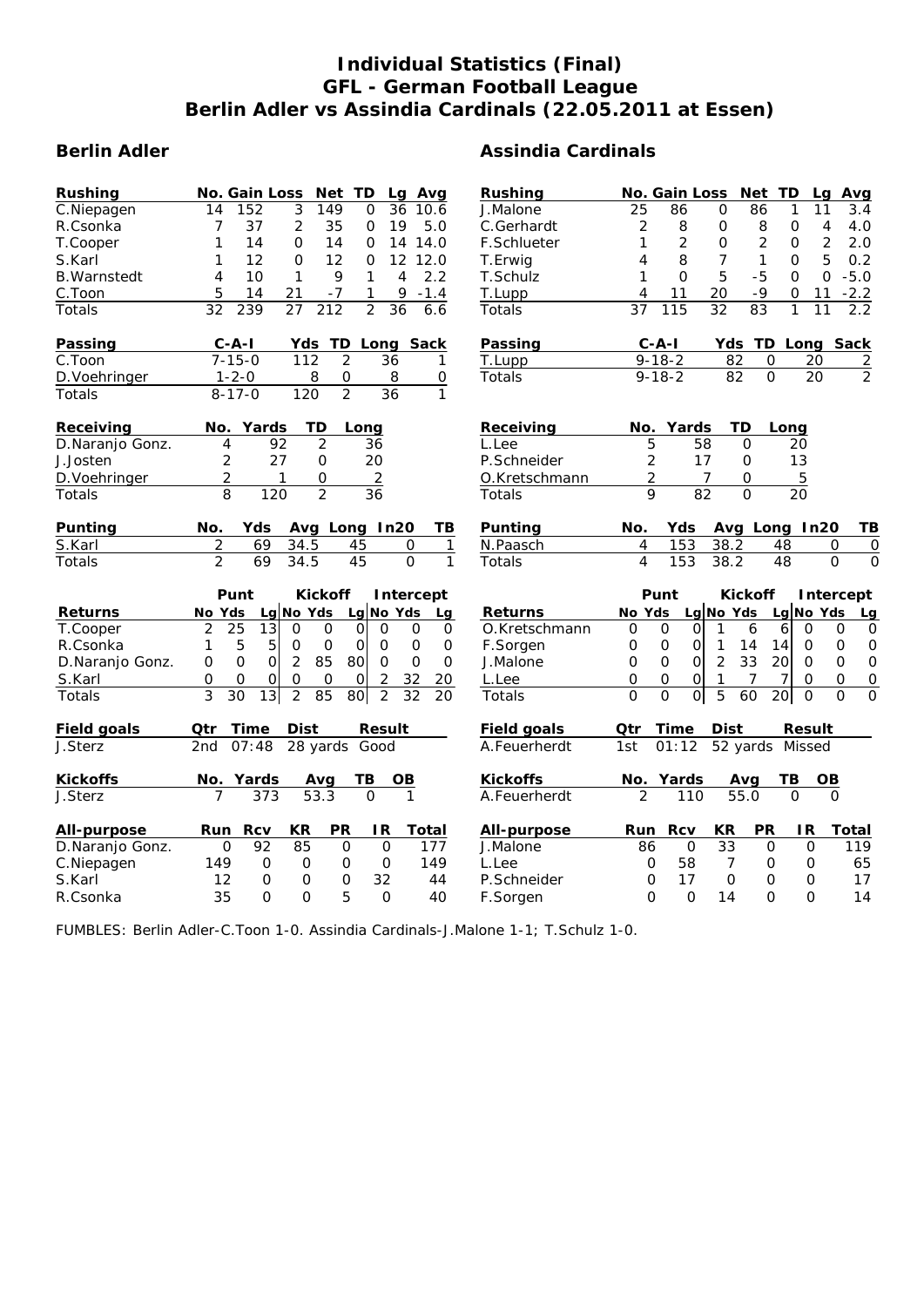#### **Play-by-Play Summary (1st quarter) Berlin Adler vs Assindia Cardinals (22.05.2011 at Essen)**

|                                                  | AC wins toss, defers, BA elects to receive, AC to defend N goal<br>Start of 1st quarter, clock 12:00, AC ball on AC30. |                |
|--------------------------------------------------|------------------------------------------------------------------------------------------------------------------------|----------------|
| 1-10 BA 30                                       | A. Feuerherdt kickoff 50 yards to the BA20, D. Naranjo Gonz. return 80 yards to the AC0,                               |                |
|                                                  | TOUCHDOWN, clock 11:49.                                                                                                |                |
| BERLIN ADLER drive start at 11:49.               |                                                                                                                        |                |
| 1-G AC 03                                        | J.Sterz kick attempt good.                                                                                             |                |
|                                                  | Berlin Adler 7, Assindia Cardinals 0                                                                                   |                |
|                                                  | 0 plays, 0 yards, 0:05                                                                                                 |                |
|                                                  | J. Sterz kickoff 42 yards to the AC28, O. Kretschmann return 6 yards to the AC34                                       |                |
|                                                  | (M.Gardier; T.Rehmer).<br>ASSINDIA CARDINALS drive start at 11:44.                                                     |                |
| 1-10 AC 34                                       | J. Malone rush right guard for 11 yards to the AC45, 1ST DOWN AC (M. Gardier).                                         | R1             |
| 1-10 AC 45                                       | F.Schlueter rush right guard for 2 yards to the AC47 (M.Gardier; T.Egeli).                                             |                |
| 2-8 AC 47                                        | J. Malone rush for no gain to the AC47 (D. Mueller).                                                                   |                |
| 3-8 AC 47                                        | T. Lupp short left pass complete to L. Lee for 7 yards to the BA46 (M. Gardier).                                       |                |
| BA 46<br>4-1                                     | J.Malone rush right guard for no gain to the BA46 (T.Egeli), PENALTY AC III. Motion                                    |                |
|                                                  | declined.                                                                                                              |                |
|                                                  | 5 plays, 20 yards, 3:04                                                                                                |                |
| BERLIN ADLER drive start at 08:40.               |                                                                                                                        |                |
| 1-10 BA 46                                       | C. Toon deep middle pass incomplete to K. Michel.                                                                      |                |
| 2-10 BA 46                                       | R.Csonka rush left guard for no gain to the BA46 (M.Golab).                                                            |                |
| 3-10 BA 46                                       | C. Toon rush left end for 9 yards to the AC45 (L. Lee; D. Kuehn).                                                      |                |
| AC 45<br>4 - 1                                   | S.Karl punt 45 yards to the ACO, touchback.                                                                            |                |
|                                                  | 3 plays, 9 yards, 1:05                                                                                                 |                |
|                                                  | <b>ASSINDIA CARDINALS drive start at 07:35.</b>                                                                        |                |
| 1-10 AC 20                                       | J. Malone rush right tackle for 3 yards to the AC23 (T. Egeli; M. Nowak).                                              |                |
| 2-7 AC 23                                        | J. Malone rush right end for 4 yards to the AC27, out-of-bounds.                                                       |                |
| 3-3 AC 27                                        | J. Malone rush left tackle for 2 yards to the AC29 (M. Ganji; T. Rehmer).                                              |                |
| AC 29<br>4 - 1                                   | N.Paasch punt 40 yards to the BA31, R.Csonka return 5 yards to the BA36.                                               |                |
|                                                  | 3 plays, 9 yards, 1:30                                                                                                 |                |
| BERLIN ADLER drive start at 06:05.<br>1-10 BA 36 | C. Toon short right pass complete to D. Naranjo Gonz. for 14 yards to the 50 yardline, 1ST                             | P1             |
|                                                  | DOWN BA (S.Marquard).                                                                                                  |                |
| 1-10 BA 50                                       | T. Cooper rush right tackle for 14 yards to the AC36, 1ST DOWN BA (A. Feuerherdt).                                     | R <sub>2</sub> |
| 1-10 AC 36                                       | C. Toon deep middle pass incomplete to J. Josten.                                                                      |                |
| 2-10 AC 36                                       | C. Toon deep right pass complete to D. Naranjo Gonz. for 36 yards to the ACO, 1ST DOWN BA,                             | P3             |
|                                                  | TOUCHDOWN, clock 05:09, J.Sterz kick attempt good.                                                                     |                |
|                                                  | Berlin Adler 14, Assindia Cardinals 0                                                                                  |                |
|                                                  | 4 plays, 64 yards, 1:01                                                                                                |                |
|                                                  | J.Sterz kickoff 50 yards to the AC20, J.Malone return 13 yards to the AC33                                             |                |
|                                                  | (L.Koethe; J.Gerasch).                                                                                                 |                |
|                                                  | <b>ASSINDIA CARDINALS drive start at 05:04.</b>                                                                        |                |
| 1-10 AC 33                                       | J. Malone rush left guard for 2 yards to the AC35 (D. Leisegang).                                                      |                |
| 2-8 AC 35                                        | J. Malone rush right quard for 5 yards to the AC40 (M. Nowak).                                                         |                |
| 3-3 AC 40                                        | J.Malone rush right guard for 6 yards to the AC46, 1ST DOWN AC (M.Nowak; D.Mueller).                                   | R <sub>2</sub> |
| 1-10 AC 46                                       | C.Gerhardt rush right tackle for 4 yards to the 50 yardline (D.Leisegang).                                             |                |
| 2-6 AC 50                                        | J.Malone rush left end for 11 yards to the BA39, 1ST DOWN AC (P.v.Rymon-Lip.).                                         | R <sub>3</sub> |
| 1-10 BA 39                                       | J. Malone rush right guard for 1 yard to the BA38 (T. Rehmer; M. Gardier).                                             |                |
| BA 38<br>2-9                                     | T.Lupp short left pass incomplete to L.Lee.                                                                            |                |
| <b>BA 38</b><br>3-9                              | J. Malone rush left end for 1 yard to the BA37 (M. Nowak; P. v. Rymon-Lip.).                                           |                |
| <b>BA 37</b><br>4-8                              | A. Feuerherdt field goal attempt from 52 MISSED - wide left, spot at BA37, clock 01:12.                                |                |
| BERLIN ADLER drive start at 01:12.               | 9 plays, 30 yards, 3:52                                                                                                |                |
| 1-10 BA 37                                       | R.Csonka rush right end for 5 yards to the BA42 (T.Schuessler), deadball foul, PENALTY AC                              | X4             |
|                                                  | Unsportsmanlike Conduct 15 yards to the AC43, 1ST DOWN BA.                                                             |                |
|                                                  |                                                                                                                        |                |

1-10 AC 43 C.Toon short left pass complete to J.Josten for 7 yards to the AC36 (L.Lee). **END OF 1st QUARTER: Berlin Adler 14, Assindia Cardinals 0**

|                        |       | Time             | 1st Downs |   | <b>Conversions</b> |   |         |         |         |                  |                  |
|------------------------|-------|------------------|-----------|---|--------------------|---|---------|---------|---------|------------------|------------------|
| <b>Quarter Summary</b> | Score | <b>Poss</b>      | R         | P |                    |   | 3rd     | 4th     | Rushina | Passing          | <b>Penalties</b> |
| Berlin Adler           |       | $14 \quad 03:23$ |           |   | 2 1 4              |   | ∩-1     | റ-റ     | 4-28    | $3 - 5 - 0 - 57$ | $O-O$            |
| Assindia Cardinals     |       | 08:26            | ્ર        |   | $\Omega$           | 3 | $1 - 4$ | $0 - 1$ | 14-52   | $1 - 2 - 0 - 7$  | $1 - 15$         |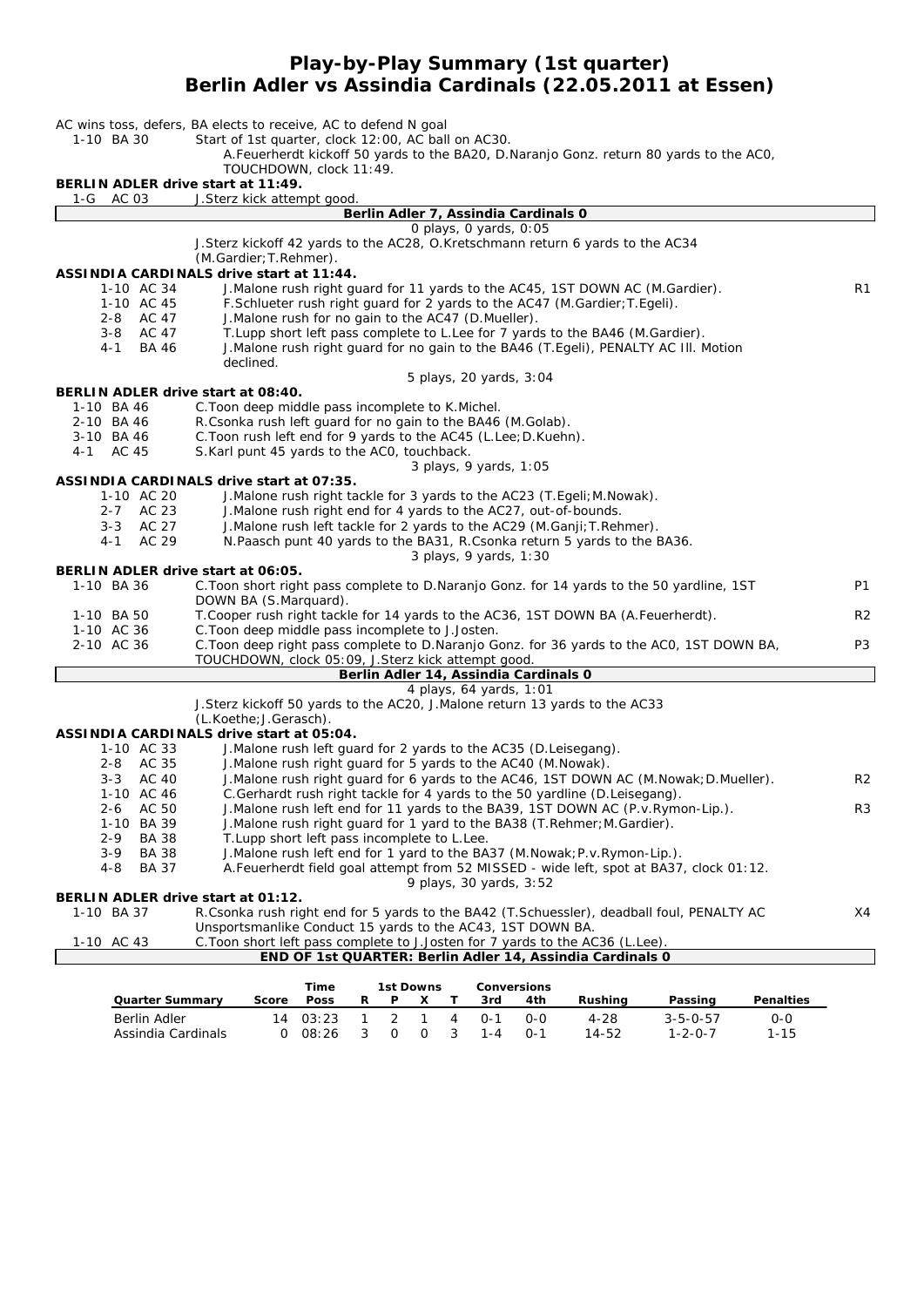#### **Play-by-Play Summary (2nd quarter) Berlin Adler vs Assindia Cardinals (22.05.2011 at Essen)**

| 2-3 AC 36                          | Start of 2nd quarter, clock 12:00.                                                           |                 |
|------------------------------------|----------------------------------------------------------------------------------------------|-----------------|
| 2-3 AC 36                          | R.Csonka rush left quard for 11 yards to the AC25, 1ST DOWN BA (D.Kuehn; S.Marquard).        | R <sub>5</sub>  |
| 1-10 AC 25                         | C. Toon deep left pass complete to J. Josten for 20 yards to the AC5, 1ST DOWN BA.           | P6              |
| 1-G AC 05                          | Timeout Assindia Cardinals, clock 11:25.                                                     |                 |
| 1-G AC 05                          | C. Toon rush right guard for 5 yards to the ACO, TOUCHDOWN, clock 11:18, J. Sterz kick       |                 |
|                                    | attempt good.                                                                                |                 |
|                                    | Berlin Adler 21, Assindia Cardinals 0                                                        |                 |
|                                    | 5 plays, 63 yards, 2:01                                                                      |                 |
|                                    | J. Sterz kickoff 56 yards to the AC14, L. Lee return 7 yards to the AC21                     |                 |
|                                    | $(P.Heck; C.Niepaqen)$ .                                                                     |                 |
|                                    | ASSINDIA CARDINALS drive start at 11:11.                                                     |                 |
| 1-10 AC 21                         | T. Lupp short right pass complete to P. Schneider for 4 yards to the AC25 (D. Mueller).      |                 |
| 2-6 AC 25                          | T.Lupp deep right pass intercepted by S.Karl at the AC43, S.Karl return 12 yards to the      |                 |
|                                    | AC31.                                                                                        |                 |
|                                    | 2 plays, 4 yards, 0:48                                                                       |                 |
| BERLIN ADLER drive start at 10:23. |                                                                                              |                 |
| 1-10 AC 31                         | R.Csonka rush right guard for 2 yards to the AC29 (C.Cauvet; D.Kuehn).                       |                 |
| 2-8 AC 29                          | C. Toon screen right pass incomplete to J. Josten, PENALTY BA Offense Holding (D. Naranjo    |                 |
|                                    | Gonz.) 10 yards to the AC39, NO PLAY.                                                        |                 |
| 2-18 AC 39                         | C. Toon deep left pass incomplete to P. Heck.                                                |                 |
| 3-18 AC 39                         | C. Toon deep middle pass incomplete, PENALTY AC Roughing the passer (C. Cauvet) 15 yards to  | X7              |
|                                    | the AC24, 1ST DOWN BA, NO PLAY.                                                              |                 |
| 1-10 AC 24                         | R.Csonka rush right guard for 19 yards to the AC5, 1ST DOWN BA (R.Schallwig; J.Kuepferle).   | R8              |
| 1-G AC 05                          | R.Csonka rush for loss of 2 yards to the AC7.                                                |                 |
| 2-G AC 07                          | C. Toon rush for loss of 4 yards to the AC11, fumble forced by C. Cauvet, fumble by C. Toon  |                 |
|                                    | recovered by BA C. Toon at AC11.                                                             |                 |
| 3-G AC 11                          | C. Toon deep right pass incomplete to D. Naranjo Gonz                                        |                 |
| 4-G<br>AC 11                       | J.Sterz field goal attempt from 28 GOOD, clock 07:48.                                        |                 |
|                                    | Berlin Adler 24, Assindia Cardinals 0                                                        |                 |
|                                    | 7 plays, 20 yards, 2:41                                                                      |                 |
|                                    | J.Sterz kickoff 59 yards to the AC11.                                                        |                 |
|                                    | ASSINDIA CARDINALS drive start at 07:42.                                                     |                 |
| 1-10 AC 11                         | T.Lupp deep middle pass complete to P.Schneider for 13 yards to the AC24, 1ST DOWN AC        | P4              |
|                                    | (M.Gardier; P.v. Rymon-Lip.).                                                                |                 |
| 1-10 AC 24                         | T. Lupp short left pass incomplete to S. Sammartano.                                         |                 |
| 2-10 AC 24                         | T.Lupp short left pass incomplete to S.Sammartano, PENALTY BA III. block in the back         | X5              |
|                                    | (N. Wuerschmidt) 10 yards to the AC34, 1ST DOWN AC, NO PLAY.                                 |                 |
| 1-10 AC 34                         | J. Malone rush left tackle for 5 yards to the AC39 (M. Nowak; M. Pusch).                     |                 |
| 2-5 AC 39                          | J. Malone rush right tackle for 2 yards to the AC41 (T. Egeli).                              |                 |
| 3-3 AC 41                          | PENALTY AC Delay of Game (T.Lupp) 5 yards to the AC36.                                       |                 |
| AC 36<br>3-8                       | T. Lupp deep left pass incomplete to L. Lee.                                                 |                 |
| 4-8<br>AC 36                       | N.Paasch punt 40 yards to the BA24, T.Cooper return 13 yards to the BA37, out-of-bounds      |                 |
|                                    | (A.Feuerherdt).                                                                              |                 |
|                                    | 5 plays, 25 yards, 2:11                                                                      |                 |
| BERLIN ADLER drive start at 05:31. | C. Toon screen left pass complete to D. Voehringer for loss of 1 yard to the BA36            |                 |
| 1-10 BA 37                         |                                                                                              |                 |
|                                    | (J.Kuepferle; D.Kuehn).<br>R.Csonka rush right end for no gain to the BA36 (S.Marquard).     |                 |
| 2-11 BA 36<br>3-11 BA 36           | Timeout Berlin Adler, clock 04:00.                                                           |                 |
|                                    | PENALTY BA Delay of Game (C.Toon) 4 yards to the BA32.                                       |                 |
| 3-11 BA 36<br>3-15 BA 32           | C. Toon deep middle pass incomplete to 9, PENALTY AC Defense Pass Interference               | X9              |
|                                    | (R.Schallwig) 15 yards to the BA47, 1ST DOWN BA, NO PLAY.                                    |                 |
| 1-10 BA 47                         | C. Niepagen rush right guard for 15 yards to the AC38, 1ST DOWN BA (D. Kuehn).               | R <sub>10</sub> |
| 1-10 AC 38                         | C. Niepagen rush left quard for 5 yards to the AC33 (R. Schallwig).                          |                 |
| $2 - 5$<br>AC 33                   | C. Toon deep middle pass incomplete to 9, PENALTY BA Offense Pass Interference               |                 |
|                                    | (Y.Dollinger) 15 yards to the AC48.                                                          |                 |
| 2-20 AC 48                         | C. Niepagen rush left end for no gain to the AC48 (C. Cauvet), PENALTY BA Offense Holding    |                 |
|                                    | (Y.Dollinger) 10 yards to the BA42.                                                          |                 |
| 2-30 BA 42                         | C. Toon deep right pass incomplete to D. Voehringer (J. Kuepferle).                          |                 |
| 3-30 BA 42                         | C. Niepagen rush left tackle for 23 yards to the AC35 (R. Schallwig).                        |                 |
| 4-7 AC 35                          | C. Toon short left pass incomplete to J. Josten (M. Golab).                                  |                 |
|                                    | 9 plays, 28 yards, 4:20                                                                      |                 |
|                                    | ASSINDIA CARDINALS drive start at 01:11.                                                     |                 |
| 1-10 AC 35                         | T. Lupp rush right guard for 11 yards to the AC46, 1ST DOWN AC (P.v. Rymon-Lip.).            | R6              |
| 1-10 AC 46                         | T. Lupp short left pass complete to L. Lee for 11 yards to the BA43, 1ST DOWN AC (M. Pusch). | P7              |
| 1-10 BA 43                         | T. Lupp short left pass complete to L. Lee for 7 yards to the BA36, out-of-bounds.           |                 |
| $2 - 3$<br><b>BA 36</b>            | T. Lupp sacked for loss of 6 yards to the BA42 (T. Egeli).                                   |                 |
| $3-9$<br><b>BA 42</b>              | Timeout Assindia Cardinals, clock 00:36.                                                     |                 |
| $3-9$<br><b>BA 42</b>              | T. Lupp deep left pass intercepted by S. Karl at the BA12, S. Karl return to the BA17        | X8              |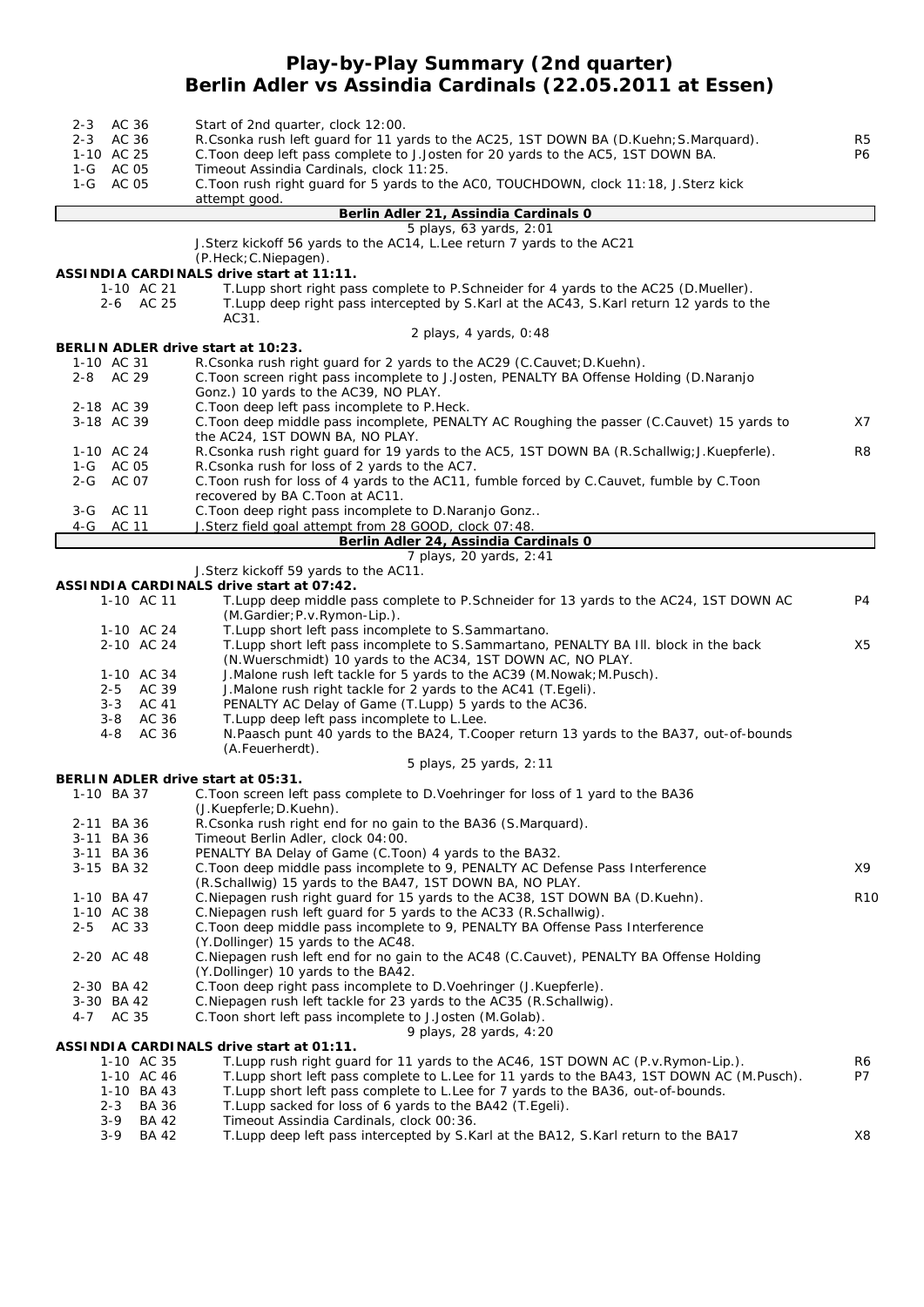#### **Play-by-Play Summary (2nd quarter) Berlin Adler vs Assindia Cardinals (22.05.2011 at Essen)**

|                                       | (L.Lee), PENALTY BA Defense Pass Interference (M.Pusch) 14 yards to the BA28, 1ST DOWN<br>AC, NO PLAY. |    |  |  |  |  |
|---------------------------------------|--------------------------------------------------------------------------------------------------------|----|--|--|--|--|
| 1-10 BA 28                            | T. Lupp short middle pass complete to L. Lee for 20 yards to the BA8, 1ST DOWN AC<br>(M.Gardier).      | P9 |  |  |  |  |
| 1-G BA08                              | Timeout Assindia Cardinals, clock 00:18.                                                               |    |  |  |  |  |
| 1-G BA 08                             | T. Lupp short middle pass incomplete to S. Sammartano (S. Karl).                                       |    |  |  |  |  |
| 2-G BA 08                             | T. Lupp deep right pass incomplete to P. Schneider.                                                    |    |  |  |  |  |
| 3-G BA08                              | J. Malone rush left end for 8 yards to the BAO, TOUCHDOWN, clock 00:06, PENALTY AC                     |    |  |  |  |  |
|                                       | Substitution Infraction 5 yards to the BA8, A. Feuerherdt kick attempt failed.                         |    |  |  |  |  |
| Berlin Adler 24, Assindia Cardinals 6 |                                                                                                        |    |  |  |  |  |

*8 plays, 65 yards, 1:11*

A.Feuerherdt kickoff 60 yards to the BA10, D.Naranjo Gonz. return 5 yards to the BA15

#### (F.Sorgen).

**BERLIN ADLER drive start at 00:00.** End of half, clock 00:00.

| <b>END OF 2nd QUARTER: Berlin Adler 24, Assindia Cardinals 6</b> |       |             |   |  |           |     |         |             |          |                   |                  |
|------------------------------------------------------------------|-------|-------------|---|--|-----------|-----|---------|-------------|----------|-------------------|------------------|
|                                                                  |       | Time        |   |  | 1st Downs |     |         | Conversions |          |                   |                  |
| <b>Quarter Summary</b>                                           | Score | <b>Poss</b> | R |  |           |     | 3rd     | 4th         | Rushina  | Passing           | <b>Penalties</b> |
| Berlin Adler                                                     |       | 10007:50    |   |  |           | - 6 | $0 - 2$ | $0 - 1$     | 11-74    | $2 - 7 - 0 - 19$  | $6 - 63$         |
| Assindia Cardinals                                               |       | 04:10       |   |  |           |     | 1-2     | 0-0         | $5 - 20$ | $5 - 10 - 1 - 55$ | $4 - 40$         |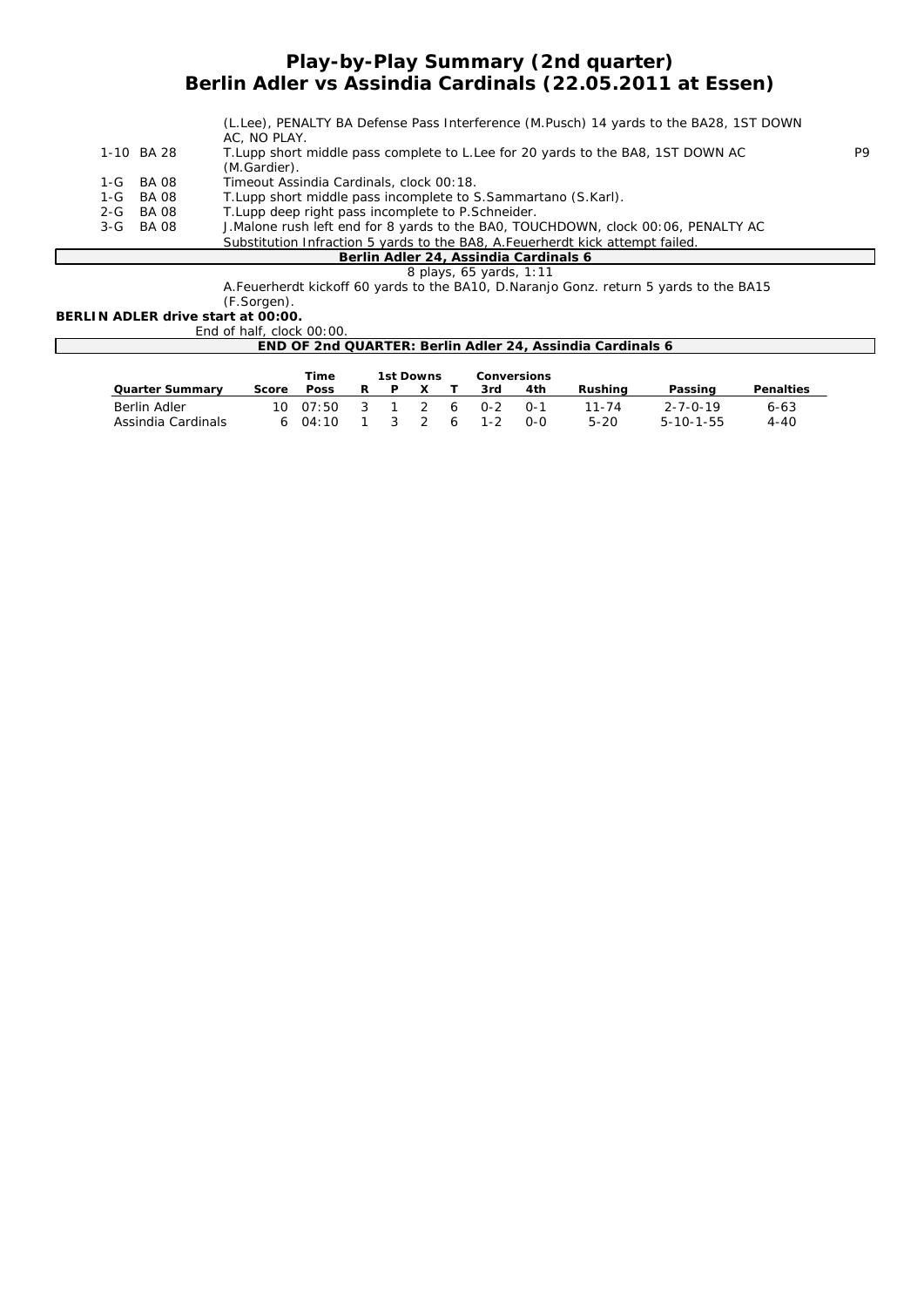#### **Quickie Statistics (Halftime) Berlin Adler vs Assindia Cardinals (22.05.2011 at Essen)**

|                                   | BА           | AС           |
|-----------------------------------|--------------|--------------|
| Score                             | 24           | 6            |
| <b>FIRST DOWNS</b>                | 10           | 9            |
| <b>RUSHES-YARDS (NET)</b>         | 15-102       | 19-72        |
| <b>PASSING YDS (NET)</b>          | 76           | 62           |
| Passes Att-Comp-Int               | $12 - 5 - 0$ | $12 - 6 - 1$ |
| <b>TOTAL OFFENSE PLAYS-YARDS</b>  | 27-178       | $31 - 134$   |
| <b>Fumble Returns-Yards</b>       | $0 - 0$      | $0 - 0$      |
| Punt Returns-Yards                | $2 - 18$     | $0 - 0$      |
| Kickoff Returns-Yards             | $2 - 85$     | $3 - 26$     |
| <b>Interception Returns-Yards</b> | $1 - 12$     | $0 - 0$      |
| Punts (Number-Avg)                | $1 - 45.0$   | $2 - 40.0$   |
| Fumbles-Lost                      | $1 - \Omega$ | $0 - 0$      |
| Penalties-Yards                   | $6 - 63$     | $5 - 55$     |
| Possession Time                   | 11:13        | 12:36        |
| <b>Third-Down Conversions</b>     | $0$ of $3$   | $2$ of 6     |
| Fourth-Down Conversions           | 0 of 1       | 0 of 1       |

#### **Berlin Adler Assindia Cardinals**

| <b>Rushing</b>           | Net<br><b>No. Gain Loss</b><br>TD<br>Lg Avg                           | <b>Rushing</b>      | <b>No. Gain Loss</b> | <b>Net</b><br>TD                       | Avg<br>Lq            |
|--------------------------|-----------------------------------------------------------------------|---------------------|----------------------|----------------------------------------|----------------------|
| C.Niepagen               | $\mathbf 0$<br>43<br>43<br>$\mathbf 0$<br>23<br>10.8<br>4             | J.Malone            | 15<br>61             | $\mathbf 0$<br>61<br>1                 | 11<br>4.1            |
| R.Csonka                 | 7<br>37<br>2<br>35<br>19<br>5.0<br>$\mathbf 0$                        | T.Lupp              | 2<br>11              | 5<br>$\mathbf 0$<br>6                  | 11<br>2.5            |
| T.Cooper                 | 0<br>1<br>14<br>14<br>$\mathbf 0$<br>14<br>14.0                       | C.Gerhardt          | 1<br>4               | 4<br>0<br>0                            | 4<br>4.0             |
| C.Toon                   | 3<br>3.3<br>14<br>4<br>10<br>1<br>9                                   | F.Schlueter         | $\mathcal{P}$<br>1   | $\overline{2}$<br>$\Omega$<br>$\Omega$ | 2<br>2.0             |
| Passing                  | $C - A - I$<br>Yds TD Long Sack                                       | Passing             | $C - A - I$          | Yds TD Long Sack                       |                      |
| $\overline{C}$ . Toon    | $5 - 12 - 0$<br>76<br>1<br>36<br>0                                    | T.Lupp              | $6 - 12 - 1$         | 62<br>$\Omega$                         | 20<br>1              |
| Receiving                | No. Yards<br>TD<br>Long                                               | Receiving           | No. Yards            | TD<br>Long                             |                      |
| D.Naranjo Gonz.          | $\overline{2}$<br>50<br>1<br>36                                       | L.Lee               | 45<br>4              | 0<br>20                                |                      |
| J.Josten                 | $\overline{2}$<br>27<br>20<br>$\mathbf 0$                             | P.Schneider         | $\overline{2}$<br>17 | $\Omega$<br>13                         |                      |
| D. Voehringer            | 1<br>$-1$<br>$\mathbf 0$<br>$\Omega$                                  |                     |                      |                                        |                      |
| Punting                  | Avg Long In20<br>No.<br>Yds<br>ΤВ                                     | Punting             | Yds<br>No.           | Avg Long In20                          | TВ                   |
| S.Karl                   | 45<br>45<br>45.0<br>0<br>1                                            | N.Paasch<br>1       | 2<br>80              | 40.0<br>40                             | $\Omega$<br>$\Omega$ |
| <b>Punt Returns</b>      | TD<br>No. Yards<br>Long                                               | <b>Punt Returns</b> | No. Yards            | TD<br>Long                             |                      |
| R.Csonka                 | 5<br>$\mathbf 0$<br>5                                                 |                     |                      |                                        |                      |
| T.Cooper                 | 13<br>13<br>$\Omega$<br>1                                             |                     |                      |                                        |                      |
| <b>Kick Returns</b>      | No. Yards<br>TD<br>Long                                               | <b>Kick Returns</b> | No. Yards            | TD<br>Long                             |                      |
| D.Naranjo Gonz.          | $\overline{2}$<br>85<br>1<br>80                                       | O.Kretschmann       | 1<br>6               | $\mathbf 0$<br>6                       |                      |
|                          |                                                                       | J.Malone            | 13<br>1              | 13<br>$\mathbf 0$                      |                      |
| <b>Tackles</b>           | <b>Sacks</b><br>TFL<br>UA-A<br>Total                                  | <b>Tackles</b>      | Total<br>UA-A        | <b>Sacks</b>                           | TFL                  |
| M.Gardier                | 7<br>$\Omega$<br>$3 - 4$<br>0.0                                       | D.Kuehn             | $1 - 4$              | 5<br>0                                 | 0.5                  |
| T.Egeli                  | 5<br>$3 - 2$<br>1.0<br>1                                              | C.Cauvet            | $2 - 1$              | 3<br>0                                 | 1.0                  |
| M.Nowak                  | 5<br>0<br>0.0<br>$1 - 4$                                              | S.Marquard          | $2 - 1$              | 3<br>0                                 | 0.0                  |
| P.v.Rymon-Lip.           | $2 - 2$<br>4<br>O<br>0.0                                              | R.Schallwig         | $2 - 1$              | 3<br>$\Omega$                          | 0.0                  |
| Otr<br>Time              | <b>Scoring Play</b>                                                   |                     |                      |                                        | $V-H$                |
| 11:49<br>1st             | BA - D.Naranjo Gonz. 80 yd kickoff return (J.Sterz kick)              |                     |                      |                                        | $7 - 0$              |
| 05:09                    | BA - D.Naranjo Gonz. 36 yd pass from C.Toon (J.Sterz kick), 4-64 1:01 |                     |                      |                                        | $14 - 0$             |
| 11:18<br>2 <sub>nd</sub> | BA - C. Toon 5 yd run (J. Sterz kick), 5-63 2:01                      |                     |                      |                                        | $21 - 0$             |
| 07:48                    | BA - J. Sterz 28 yd field goal, 7-20 2:41                             |                     |                      |                                        | $24 - 0$             |
| 00:06                    | AC - J.Malone 8 yd run (A.Feuerherdt kick failed), 8-65 1:11          |                     |                      |                                        | $24 - 6$             |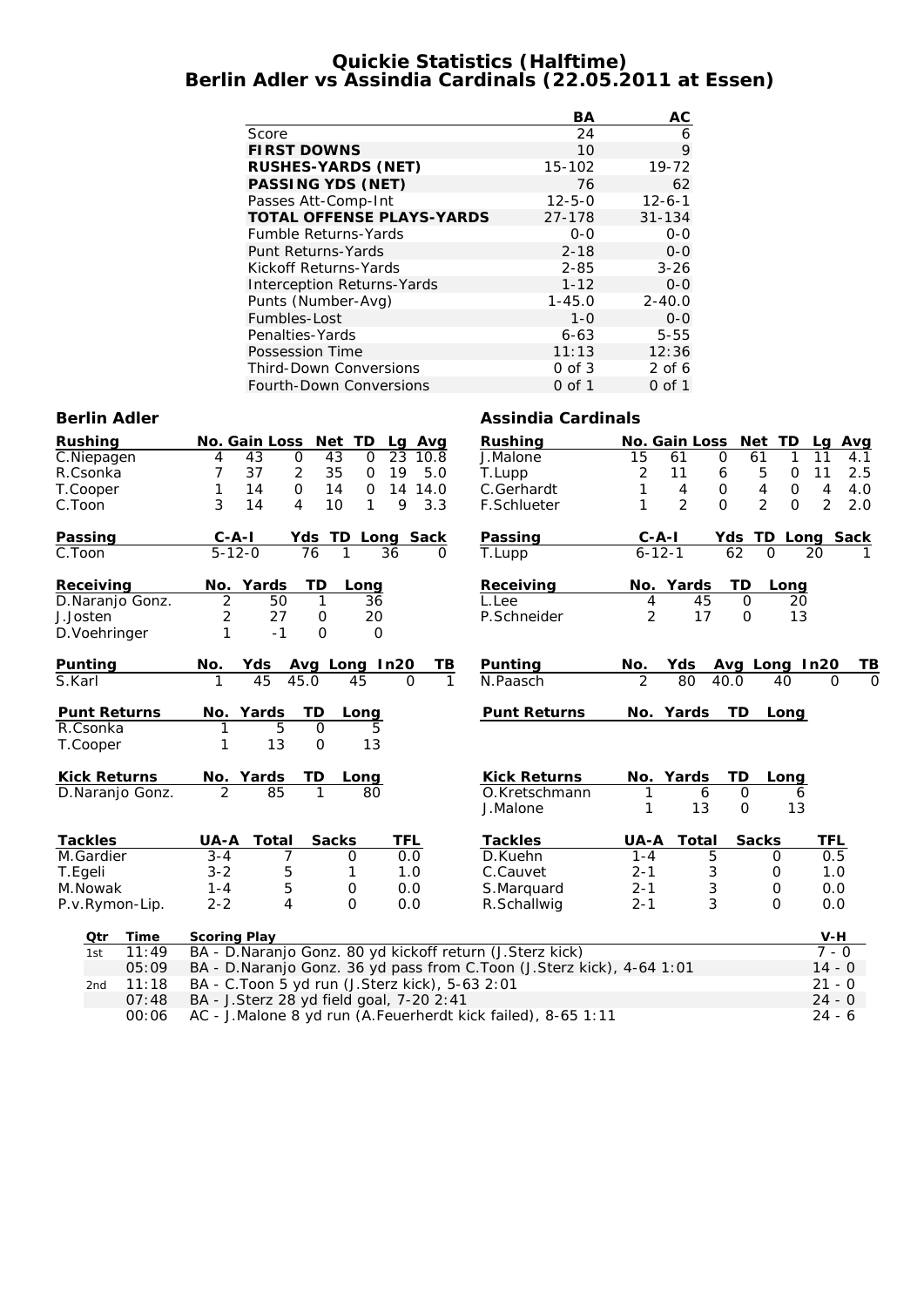#### **Play-by-Play Summary (3rd quarter) Berlin Adler vs Assindia Cardinals (22.05.2011 at Essen)**

|                                                  | Start of 3rd quarter, clock 12:00, BA ball on BA30.<br>J. Sterz kickoff 59 yards to the AC11, out-of-bounds, AC ball on AC40. |                 |
|--------------------------------------------------|-------------------------------------------------------------------------------------------------------------------------------|-----------------|
|                                                  | ASSINDIA CARDINALS drive start at 12:00.                                                                                      |                 |
| 1-10 AC 40                                       | J. Malone rush left guard for no gain to the AC40 (D. Leisegang).                                                             |                 |
| 2-10 AC 40                                       | J. Malone rush for no gain to the AC40, fumble forced by T. Egeli, fumble by J. Malone                                        |                 |
|                                                  | recovered by BA P.v.Rymon-Lip. at AC40.                                                                                       |                 |
|                                                  | 2 plays, $0$ yards, $0:41$                                                                                                    |                 |
| 1-10 AC 40                                       | BERLIN ADLER drive start at 11:19.<br>C. Niepagen rush left end for 36 yards to the AC4, 1ST DOWN BA.                         | R11             |
| 1-G AC 04                                        | B. Warnstedt rush right guard for 4 yards to the ACO, TOUCHDOWN, clock 10:47, J. Sterz kick                                   |                 |
|                                                  | attempt good.                                                                                                                 |                 |
|                                                  | Berlin Adler 31, Assindia Cardinals 6                                                                                         |                 |
|                                                  | 2 plays, 40 yards, 0:38                                                                                                       |                 |
|                                                  | J.Sterz kickoff 53 yards to the AC17, F.Sorgen return 14 yards to the AC31, out-of-bounds.                                    |                 |
|                                                  | ASSINDIA CARDINALS drive start at 10:41.                                                                                      |                 |
| 1-10 AC 31                                       | T. Lupp short middle pass complete to O. Kretschmann for 2 yards to the AC33<br>(M.Gardier; N.Pese).                          |                 |
| AC 33<br>2-8                                     | T.Lupp short left pass complete to O.Kretschmann for 5 yards to the AC38, out-of-bounds<br>$(N.Pese)$ .                       |                 |
| 3-3 AC 38                                        | J. Malone rush right quard for 6 yards to the AC44, 1ST DOWN AC (M. Gardier).                                                 | R <sub>10</sub> |
| 1-10 AC 44                                       | J.Malone rush left end for 1 yard to the AC45 (N.Wuerschmidt; D.Mueller), PENALTY AC                                          |                 |
|                                                  | Offense Holding (D.Hillebrand) 10 yards to the AC35.                                                                          |                 |
| 1-19 AC 35                                       | T. Lupp rush for loss of 2 yards to the AC33 (D. Leisegang).                                                                  |                 |
| 2-21 AC 33                                       | T.Lupp short left pass complete to L.Lee for 13 yards to the AC46 (D.Mueller).                                                |                 |
| 3-8 AC 46                                        | J. Malone rush right guard for 1 yard to the AC47 (T. Egeli; M. Nowak).                                                       |                 |
| 4-7 AC 47                                        | N.Paasch punt 25 yards to the BA28, downed.                                                                                   |                 |
|                                                  | 7 plays, 16 yards, 3:43                                                                                                       |                 |
| BERLIN ADLER drive start at 06:58.<br>1-10 BA 28 |                                                                                                                               |                 |
|                                                  | C. Toon outside left pass complete to D. Voehringer for 2 yards to the BA30, out-of-bounds<br>(M.Dudek; J.Kuepferle).         |                 |
| <b>BA 30</b><br>2-8                              | C. Niepagen rush left guard for 3 yards to the BA33 (M. Scholz; T. Roderig).                                                  |                 |
| <b>BA 33</b><br>3-5                              | C. Toon short left pass incomplete to 80.                                                                                     |                 |
| $4 - 5$<br><b>BA 33</b>                          | S.Karl rush right end for 12 yards to the BA45, 1ST DOWN BA, out-of-bounds.                                                   | R12             |
| 1-10 BA 45                                       | C. Toon rush for loss of 10 yards to the BA35 (M. Wiesmann).                                                                  |                 |
| 2-20 BA 35                                       | C. Toon sacked for loss of 7 yards to the BA28 (D. Kuehn; C. Cauvet).                                                         |                 |
| 3-27 BA 28                                       | C. Niepagen rush left tackle for 32 yards to the AC40, 1ST DOWN BA (L. Lee).                                                  | R <sub>13</sub> |
| 1-10 AC 40                                       | B. Warnstedt rush left tackle for 4 yards to the AC36 (M. Wiesmann).                                                          |                 |
| 2-6 AC 36                                        | B. Warnstedt rush left guard for 2 yards to the AC34 (T. Roderig).                                                            |                 |
| 3-4 AC 34                                        | C. Toon deep middle pass complete to D. Naranjo Gonz. for 34 yards to the ACO, 1ST DOWN BA,                                   | P14             |
|                                                  | TOUCHDOWN, clock 01:19, J.Sterz kick attempt good.                                                                            |                 |
|                                                  | Berlin Adler 38, Assindia Cardinals 6                                                                                         |                 |
|                                                  | 10 plays, 72 yards, 5:46                                                                                                      |                 |
|                                                  | J.Sterz kickoff 54 yards to the AC16, J.Malone return 20 yards to the AC36<br>(D.Mueller; N.Pese).                            |                 |
|                                                  | <b>ASSINDIA CARDINALS drive start at 01:12.</b>                                                                               |                 |
| 1-10 AC 36                                       | T.Lupp short right pass incomplete to P.Schneider.                                                                            |                 |
| 2-10 AC 36                                       | J.Malone rush left end for no gain to the AC36 (S.Karl; M.Nowak), PENALTY AC Offense                                          |                 |
|                                                  | Holding (S.Sammartano) 10 yards to the AC26.                                                                                  |                 |
| 2-20 AC 26                                       | T.Lupp deep right pass incomplete to P.Schneider.                                                                             |                 |
| 3-20 AC 26                                       | T.Lupp short right pass incomplete, PENALTY AC False Start (O.Kretschmann) 5 yards to the                                     |                 |
|                                                  | AC21, NO PLAY.                                                                                                                |                 |
| 3-25 AC 21                                       | T. Lupp sacked for loss of 12 yards to the AC9 (M. Nowak).                                                                    |                 |
| 4-37 AC 09                                       | N.Paasch punt 48 yards to the BA43, T.Cooper return 12 yards to the AC45 (A.Feuerherdt).                                      |                 |
|                                                  | 4 plays, minus 27 yards, 1:12                                                                                                 |                 |
|                                                  | END OF 3rd QUARTER: Berlin Adler 38, Assindia Cardinals 6                                                                     |                 |

|                        |       | Time        |              |          | 1st Downs |                 | <b>Conversions</b> |          |                  |                  |
|------------------------|-------|-------------|--------------|----------|-----------|-----------------|--------------------|----------|------------------|------------------|
| <b>Quarter Summary</b> | Score | <b>Poss</b> | R.           | P        |           | 3rd             | 4th                | Rushina  | Passing          | <b>Penalties</b> |
| Berlin Adler           |       | 14 $06:24$  | $4 \times 3$ |          |           | $0 \t 4 \t 2-3$ |                    | $9 - 76$ | $2 - 3 - 0 - 36$ | $0 - 0$          |
| Assindia Cardinals     |       | 05:36       |              | $\Omega$ | $\Omega$  | $1 - 3$         | $O-O$              | $8-(-6)$ | $3 - 5 - 0 - 20$ | $3 - 25$         |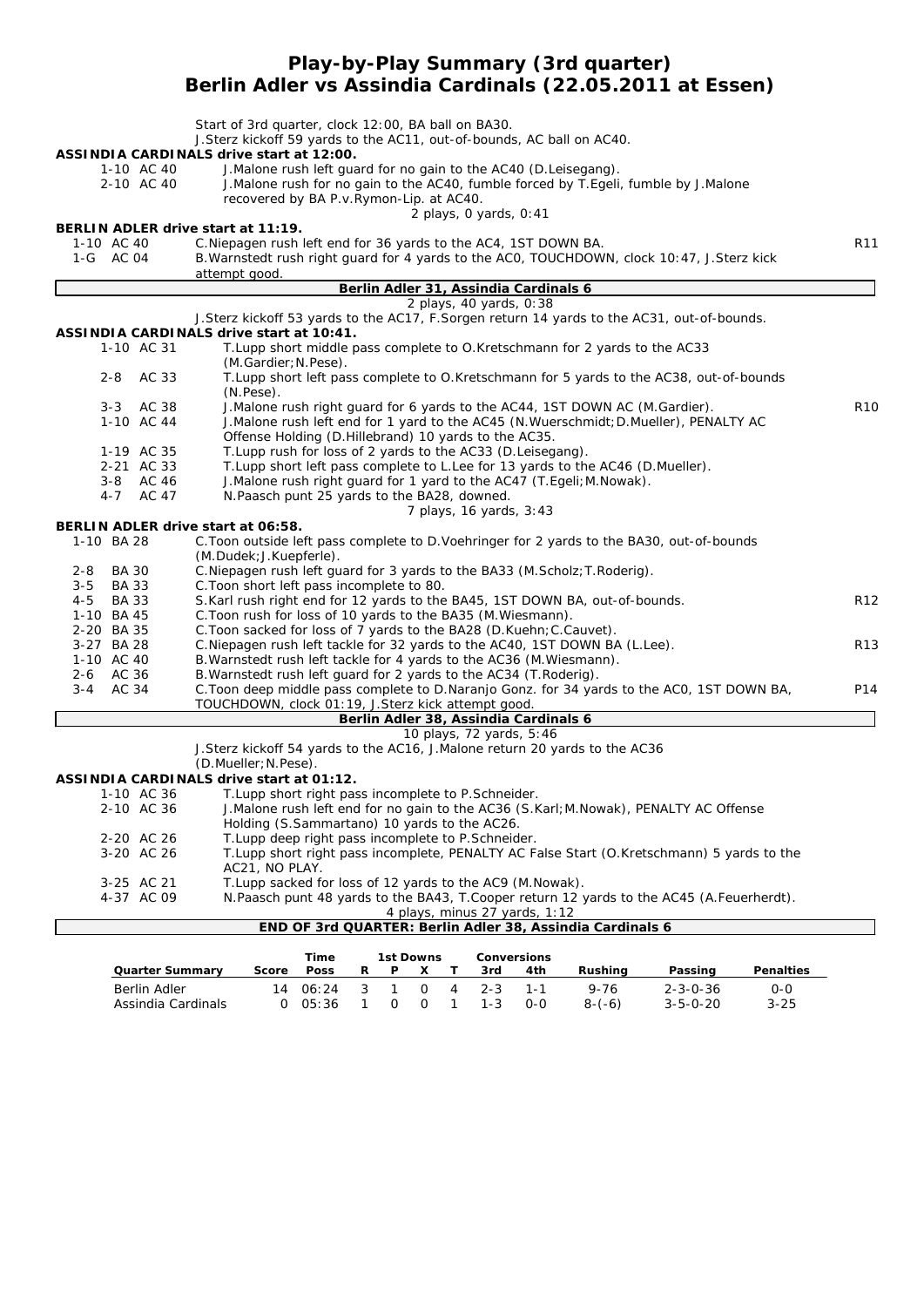## **Play-by-Play Summary (4th quarter) Berlin Adler vs Assindia Cardinals (22.05.2011 at Essen)**

#### **BERLIN ADLER drive start at 00:00, start of 4th quarter, clock 12:00.** 1-10 AC 45 B.Warnstedt rush for loss of 1 yard to the AC46 (M.Scholz).<br>2-11 AC 46 C.Niepagen rush for loss of 1 yard to the AC47 (M.Scholz; M C.Niepagen rush for loss of 1 yard to the AC47 (M.Scholz; M.Wiesmann). 3-12 AC 47 D.Voehringer short right pass complete to D.Naranjo Gonz. for 8 yards to the AC39 (L.Lee).<br>4-4 AC 39 PENALTY BA Delay of Game (S.Karl) 5 yards to the AC44. PENALTY BA Delay of Game (S.Karl) 5 yards to the AC44. 4-9 AC 44 S.Karl punt 24 yards to the AC20, out-of-bounds. *3 plays, 1 yard, 2:25* **ASSINDIA CARDINALS drive start at 09:35.** 1-10 AC 20 J.Malone rush right tackle for 4 yards to the AC24 (D.Leisegang). 2-6 AC 24 J.Malone rush right guard for 2 yards to the AC26 (T.Rehmer). 3-4 AC 26 J.Malone rush left end for 7 yards to the AC33, 1ST DOWN AC (N.Wuerschmidt). R11<br>1-10 AC 33 J.Malone rush right end for 4 yards to the AC37 (S.Karl). J.Malone rush right end for 4 yards to the AC37 (S.Karl). 2-6 AC 37 T.Schulz rush for loss of 5 yards to the AC32, fumble by T.Schulz recovered by AC T.Schulz at AC32. 3-11 AC 32 T.Lupp deep middle pass intercepted by S.Karl at the BA45, S.Karl return 20 yards to the AC35, out-of-bounds, PENALTY BA Personal Foul (S.Rebschlaeger) 15 yards to the 50 yardline, 1st and 10, BA ball on 50 yardline. *6 plays, 12 yards, 3:12* **BERLIN ADLER drive start at 06:23.** 1-10 BA 50 C.Niepagen rush for no gain to the 50 yardline (M.Dudek). 2-10 BA 50 C.Niepagen rush left tackle for 8 yards to the AC42 (C.Cauvet)<br>3-2 AC 42 C.Niepagen rush right guard for 21 yards to the AC21, 1ST DO C. Niepagen rush right guard for 21 yards to the AC21, 1ST DOWN BA (L.Lee). R15 1-10 AC 21 C.Niepagen rush left guard for 4 yards to the AC17 (M.Golab;M.Scholz). 2-6 AC 17 D.Voehringer short right pass incomplete to Y.Dollinger (J.Kuepferle). 3-6 AC 17 C. Niepagen rush left guard for 5 yards to the AC12 (D. Kuehn).<br>4-1 AC 12 C. Niepagen rush for loss of 2 yards to the AC14 (S. Marguard; AC 12 C.Niepagen rush for loss of 2 yards to the AC14 (S.Marquard; C.Cauvet). *7 plays, 36 yards, 3:21* **ASSINDIA CARDINALS drive start at 03:02.** T. Erwig rush right guard for 3 yards to the AC17 (T. Egeli; T. Rehmer). 2-7 AC 17 C.Gerhardt rush right guard for 4 yards to the AC21 (T.Rehmer; T.Egeli).<br>2-3 AC 21 T.Erwig rush right end for 5 vards to the AC26, 1ST DOWN AC (S.Karl). 3-3 AC 21 T. Erwig rush right end for 5 yards to the AC26, 1ST DOWN AC (S.Karl). The R12 R12<br>1-10 AC 26 T. Erwig rush for loss of 3 yards to the AC23 (T. Egeli). T. Erwig rush for loss of 3 yards to the AC23 (T. Egeli). 2-13 AC 23 T.Erwig rush for loss of 4 yards to the AC19 (C.Deis). End of game, clock 00:00. *5 plays, 5 yards, 3:02* **FINAL SCORE: Berlin Adler 38, Assindia Cardinals 6**

|                    |       | Time        |   | 1st Downs |          |         | Conversions |           |                 |                  |
|--------------------|-------|-------------|---|-----------|----------|---------|-------------|-----------|-----------------|------------------|
| Quarter Summarv    | Score | <b>Poss</b> | R | P         |          | 3rd     | 4th         | Rushina   | Passing         | <b>Penalties</b> |
| Berlin Adler       |       | 05:46       |   |           | $\Omega$ | $1 - 3$ | $0 - 1$     | $8 - 34$  | l-2-0-8         | $2 - 20$         |
| Assindia Cardinals |       | 06:14       |   |           |          | $2 - 3$ | റ-റ         | $10 - 17$ | $0 - 1 - 1 - 0$ | 0-0              |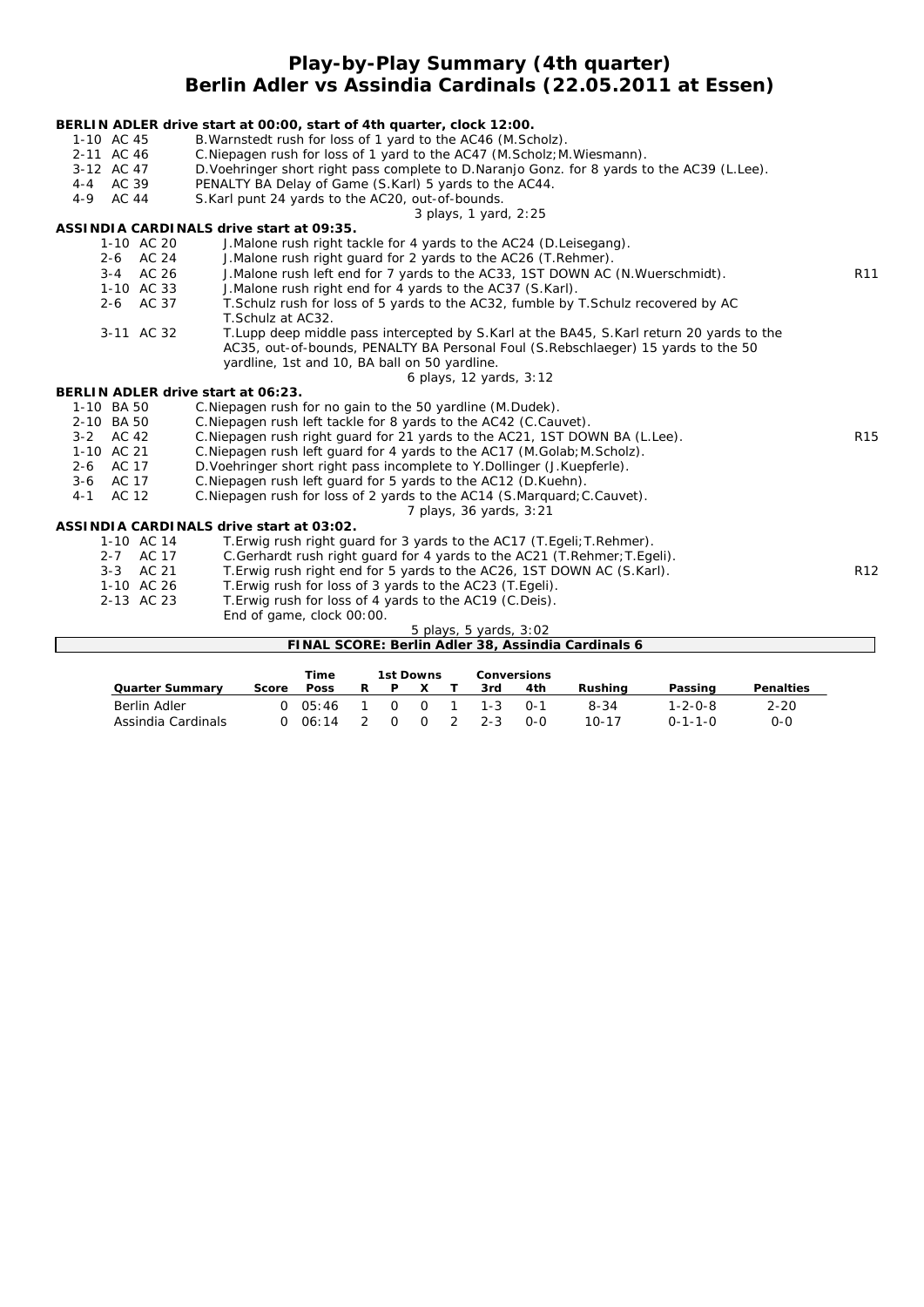## **Drive Chart (By Team) (Final) GFL - German Football League Berlin Adler vs Assindia Cardinals (22.05.2011 at Essen)**

|           |                 |             | <b>Drive Started</b> |                 |      |       | <b>Drive Ended</b> | Consumed                       |          |  |
|-----------|-----------------|-------------|----------------------|-----------------|------|-------|--------------------|--------------------------------|----------|--|
| Team      | Qtr             | <b>Spot</b> | Time                 | <b>Obtained</b> | Spot | Time  | <b>How lost</b>    | Yds<br>ΡI<br>$\blacksquare$    | TOP      |  |
| BA        | 1st             | AOO         | 11:49                | Kickoff         | IAOO | 11:49 | *TOUCHDOWN         | 0<br>- 0                       | 0:00     |  |
| BA        |                 | IB46        | 08:40                | Downs           | IA45 | 07:35 | Punt               | $3 - 9$                        | 1:05     |  |
| BA        |                 | <b>B36</b>  | 06:05                | Punt            | IAOO | 05:09 | *TOUCHDOWN         | 4 -<br>64                      | 0:56     |  |
| BA        |                 | IB37        | 01:12                | Missed FG       | AOO. | 11:18 | *TOUCHDOWN         | $5 - 63$                       | $1:54$ . |  |
| <b>BA</b> | 2 <sub>nd</sub> | lA31        | 10:23                | Interception    | IA11 | 07:48 | *FIELD GOAL        | $-20$                          | 2:35     |  |
| BA        |                 | IB37        | 05:31                | Punt            | A35  | 01:11 | Downs              | $9 - 28$                       | 4:20     |  |
| BA        |                 | <b>B15</b>  | 00:00                | Kickoff         | IB15 | 00:00 | End of half        | 0<br>- 0                       | 0:00     |  |
| BA        | 3rd             | IA40        | 11:19                | Fumble          | lAOO | 10:47 | *TOUCHDOWN         | $\mathcal{P}$<br>- 40          | 0:32     |  |
| BA        |                 | <b>B28</b>  | 06:58                | Punt            | IAOO | 01:19 | *TOUCHDOWN         | $-72$<br>10                    | 5:39     |  |
| BA        | 4th             | IA45        | 12:00                | Punt            | IA44 | 09:35 | Punt               | 3<br>- 1                       | 2:25     |  |
| <b>BA</b> |                 | <b>B50</b>  | 06:23                | Interception    | A14  | 03:02 | Downs              | 36<br>$\overline{\phantom{a}}$ | $3:21$ . |  |

|                        | 1st     | 2nd     | 3rd     | 4th     | 1st        | 2nd        |            |
|------------------------|---------|---------|---------|---------|------------|------------|------------|
| <b>Berlin Adler</b>    | Otr     | Otr     | Otr     | Otr     | Half       | Half       | Total      |
| Time of possession     | 03:24   | 07:43   | 06:11   | 05:46   | 11:07      | 11:57      | 23:04      |
| 3rd down conversions   | $0 - 1$ | $0 - 2$ | $2 - 3$ | $1 - 3$ | $0 - 3$    | $3-6$      | $3-9$      |
| Average field position | A46     | B40     | B44     | A48     | <b>B48</b> | <b>B48</b> | <b>B48</b> |
| 4th down conversions   | $0 - 0$ | $0 - 1$ | 1 - 1   | $0 - 1$ | $0 - 1$    | 1-2        | $1 - 3$    |

|      |                 |            | <b>Drive Started</b> |                 |            | <b>Drive Ended</b> | Consumed        |                                       |            |
|------|-----------------|------------|----------------------|-----------------|------------|--------------------|-----------------|---------------------------------------|------------|
| Team | Qtr             | Spot       | Time                 | <b>Obtained</b> | Spot       | Time               | <b>How lost</b> | - Yds<br>ΡI                           | <b>TOP</b> |
| AC   | 1st             | lA34       | 11:44                | <b>Kickoff</b>  | <b>B46</b> | 08:40              | Downs           | $5 - 20$                              | 3:04       |
| AC   |                 | A20        | 07:35                | Punt            | A29        | 06:05              | Punt            | $3 - 9$                               | 1:30       |
| AC   |                 | A33        | 05:04                | <b>Kickoff</b>  | IB37       | 01:12              | Missed FG       | $9 - 30$                              | 3:52       |
| AC   | 2 <sub>nd</sub> | <b>A21</b> | 11:11                | <b>Kickoff</b>  | A25        | 10:23              | Interception    | $2 - 4$                               | 0:48       |
| AC   |                 | A11        | 07:42                | <b>Kickoff</b>  | lA36       | 05:31              | Punt            | $5 - 25$                              | 2:11       |
| AC   |                 | A35        | 01:11                | Downs           | <b>BOO</b> | 00:06              | *TOUCHDOWN      | $8 - 65$                              | $1:05$ .   |
| AC   | 3rd             | IA40       | 12:00                | <b>Kickoff</b>  | IA40       | 11:19              | Fumble          | $2 - 0$                               | 0:41       |
| AC   |                 | lA31       | 10:41                | <b>Kickoff</b>  | IA47       | 06:58              | Punt            | 7 - 16                                | 3:43       |
| AC   |                 | A36        | 01:12                | <b>Kickoff</b>  | A09        | 00:00              | Punt            | (27)<br>4<br>$\overline{\phantom{a}}$ | 1:12       |
| AC   | 4th             | IA20       | 09:35                | Punt            | A32        | 06:23              | Interception    | $6 - 12$                              | 3:12       |
| AC   |                 | IA14       | 03:02                | Downs           | A19        | 00:00              | End of half     | $5 - 5$                               | 3:02       |

|                           | 1st     | 2nd     | 3rd     | 4th     | 1st     | 2nd        |         |
|---------------------------|---------|---------|---------|---------|---------|------------|---------|
| <b>Assindia Cardinals</b> | Otr     | Otr     | Otr     | Otr     | Half    | Half       | Total   |
| Time of possession        | 08:36   | 04:17   | 05:49   | 06:14   | 12:53   | 12:03      | 24:56   |
| 3rd down conversions      | $1 - 4$ | $1 - 2$ | $1 - 3$ | $2 - 3$ | $2 - 6$ | $3-6$      | $5-12$  |
| Average field position    | A29     | A22     | A35     | A17     | A25     | A28        | A26     |
| 4th down conversions      | $0 - 1$ | ი-ი     | ი-ი     | $O-O$   | $0 - 1$ | <u>ດ-ດ</u> | $0 - 1$ |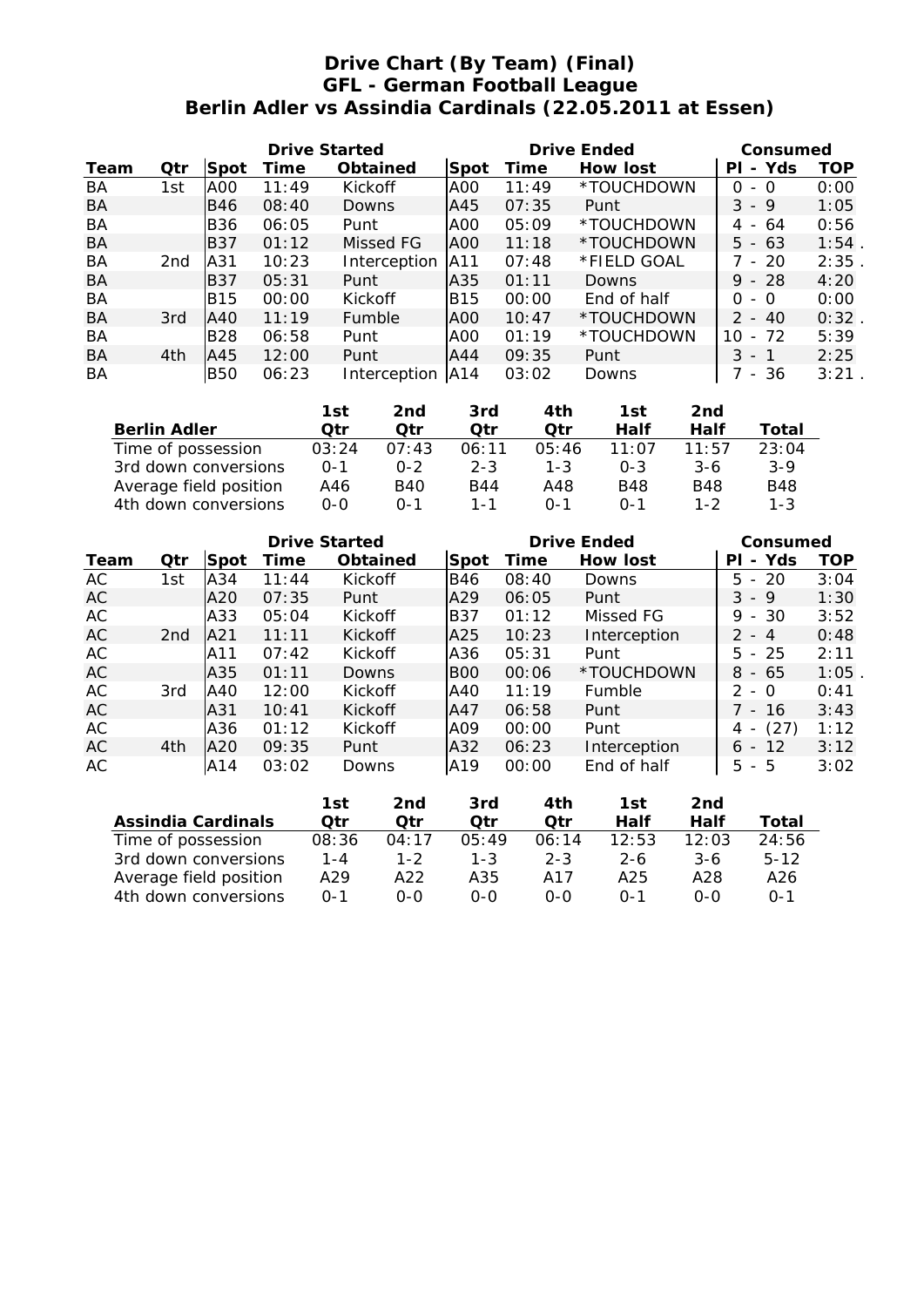## **Drive Chart (By Quarter) (Final) GFL - German Football League Berlin Adler vs Assindia Cardinals (22.05.2011 at Essen)**

|      |     |             | <b>Drive Started</b> |                 |            | <b>Drive Ended</b> | Consumed     |                                           |            |
|------|-----|-------------|----------------------|-----------------|------------|--------------------|--------------|-------------------------------------------|------------|
| Team | Qtr | <b>Spot</b> | Time                 | <b>Obtained</b> | Spot       | Time               | How lost     | PI - Yds                                  | <b>TOP</b> |
| BA   | 1st | A00         | 11:49                | Kickoff         | A00        | 11:49              | *TOUCHDOWN   | $\circ$<br>0<br>$-$                       | 0:00       |
| AC   |     | A34         | 11:44                | Kickoff         | B46        | 08:40              | Downs        | $5 - 20$                                  | 3:04       |
| BA   |     | <b>B46</b>  | 08:40                | Downs           | A45        | 07:35              | Punt         | 3<br>9<br>$\blacksquare$                  | 1:05       |
| AC   |     | A20         | 07:35                | Punt            | A29        | 06:05              | Punt         | $3 - 9$                                   | 1:30       |
| BA   |     | <b>B36</b>  | 06:05                | Punt            | A00        | 05:09              | *TOUCHDOWN   | 64<br>4 -                                 | 0:56       |
| AC   |     | A33         | 05:04                | <b>Kickoff</b>  | <b>B37</b> | 01:12              | Missed FG    | 30<br>$9 -$                               | 3:52       |
| BA   |     | <b>B37</b>  | 01:12                | Missed FG       | A00        | 11:18              | *TOUCHDOWN   | 5<br>63<br>$\overline{\phantom{a}}$       | $1:54$ .   |
| AC   | 2nd | A21         | 11:11                | Kickoff         | A25        | 10:23              | Interception | $2 - 4$                                   | 0:48       |
| BA   |     | A31         | 10:23                | Interception    | A11        | 07:48              | *FIELD GOAL  | -20<br>7 -                                | 2:35.      |
| AC   |     | A11         | 07:42                | <b>Kickoff</b>  | A36        | 05:31              | Punt         | $5 - 25$                                  | 2:11       |
| BA   |     | <b>B37</b>  | 05:31                | Punt            | A35        | 01:11              | Downs        | 28<br>9<br>$\overline{\phantom{a}}$       | 4:20       |
| AC   |     | A35         | 01:11                | Downs           | <b>BOO</b> | 00:06              | *TOUCHDOWN   | $8 - 65$                                  | $1:05$ .   |
| BA   |     | <b>B15</b>  | 00:00                | Kickoff         | <b>B15</b> | 00:00              | End of half  | $\Omega$<br>0<br>$\overline{\phantom{a}}$ | 0:00       |
| AC   | 3rd | A40         | 12:00                | <b>Kickoff</b>  | A40        | 11:19              | Fumble       | $2 - 0$                                   | 0:41       |
| BA   |     | A40         | 11:19                | Fumble          | A00        | 10:47              | *TOUCHDOWN   | $2 -$<br>40                               | $0:32$ .   |
| AC   |     | A31         | 10:41                | Kickoff         | A47        | 06:58              | Punt         | $7 - 16$                                  | 3:43       |
| BA   |     | <b>B28</b>  | 06:58                | Punt            | A00        | 01:19              | *TOUCHDOWN   | 72<br>10<br>$\blacksquare$                | 5:39       |
| AC   |     | A36         | 01:12                | <b>Kickoff</b>  | A09        | 00:00              | Punt         | $4 - (27)$                                | 1:12       |
| BA   | 4th | A45         | 12:00                | Punt            | A44        | 09:35              | Punt         | $3 -$<br>$\mathbf{1}$                     | 2:25       |
| AC   |     | A20         | 09:35                | Punt            | A32        | 06:23              | Interception | $6 - 12$                                  | 3:12       |
| BA   |     | <b>B50</b>  | 06:23                | Interception    | A14        | 03:02              | Downs        | 36<br>7 -                                 | 3:21       |
| AC   |     | A14         | 03:02                | Downs           | A19        | 00:00              | End of half  | $5 - 5$                                   | 3:02       |